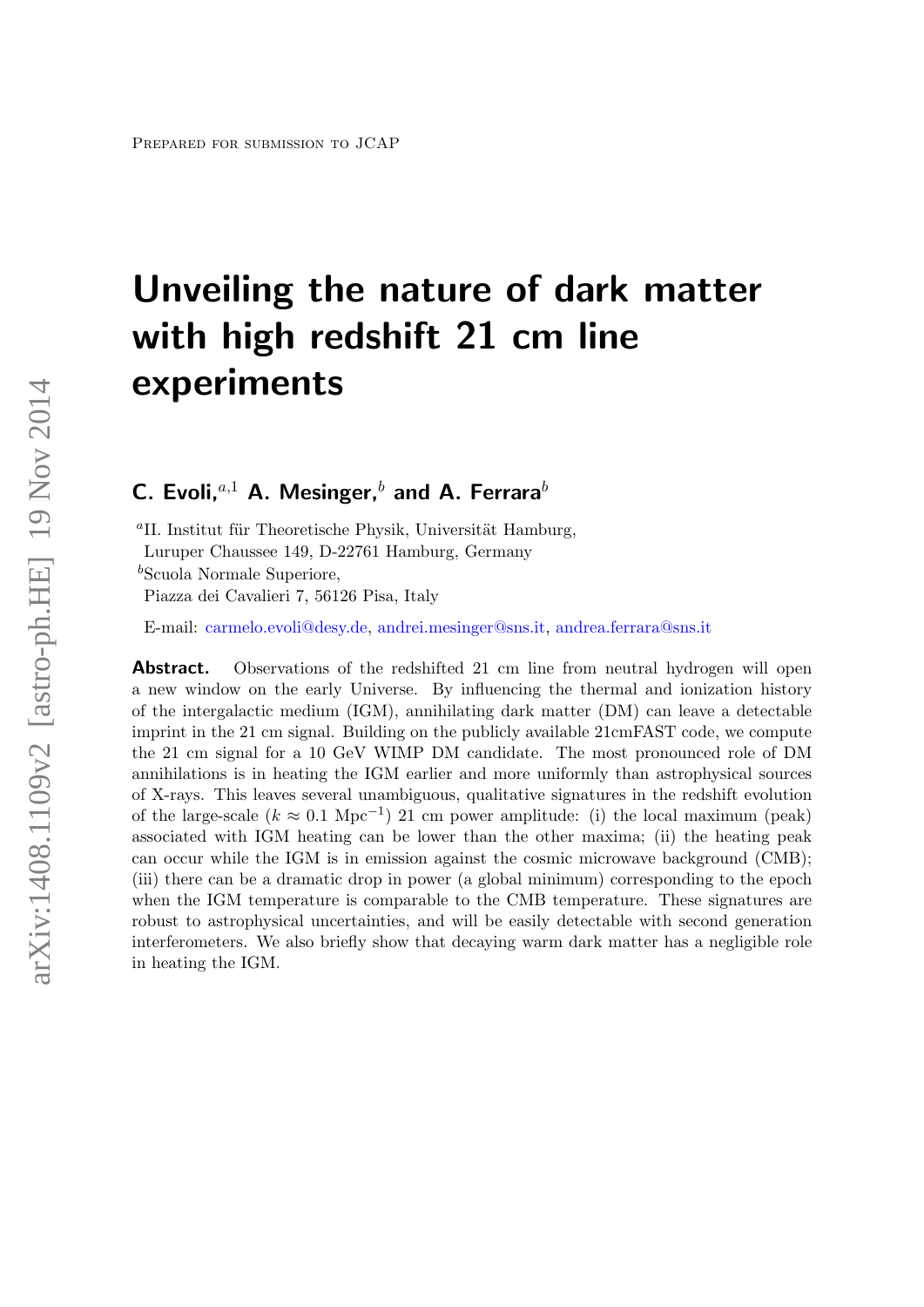# Contents

|                | 1 Introduction                                         |                  |
|----------------|--------------------------------------------------------|------------------|
| $\mathbf{2}^-$ | Modeling the cosmological 21 cm signal                 | $\bf{3}$         |
|                | Astrophysical sources of ionization and heating<br>2.1 | 4                |
|                | Dark Matter heating<br>$2.2\phantom{0}$                | 5                |
|                | Simulations<br>2.3                                     | 6                |
| 3              | Results                                                | $\boldsymbol{6}$ |
|                | Rates<br>3.1                                           | 6                |
|                | Global signal<br>$3.2\phantom{0}$                      |                  |
|                | Power-spectrum<br>$3.3\,$                              | 9                |
|                | 4 Conclusions                                          | 11               |
|                | A Heating by WDM decay                                 | 12               |

# <span id="page-1-0"></span>1 Introduction

The nature of dark matter (DM) is one of the crucial open questions in cosmology. DM constitutes ∼85 per cent of all the matter in the Universe [\[1,](#page-13-0) [2\]](#page-13-1). We know that DM cannot be made of ordinary matter, so particles outside the standard model (SM) of particle physics must exist (see [\[3\]](#page-13-2) for a review). Among the many DM candidates proposed, Weakly Interacting Massive Particles (WIMPs), with particle mass  $m<sub>\chi</sub> \sim 10 - 1000$  GeV, are well-motivated candidates in a number of theoretical scenarios. For this reason, although WIMPs have not been detected so far, a variety of direct and collider experiments are currently performing dedicated searches.

Direct experiments are attempting to detect the tiny nuclear recoils induced by the interaction of DM with ordinary matter. An annual modulation compatible with a DM signal, has been first reported by  $DAMA/NaI$  [\[4\]](#page-13-3), hinting at the existence of a DM particle much lighter ( $m_\chi \sim 5 - 10$  GeV) than commonly assumed for WIMPs based on supersymmetry (SUSY) neutralino scenarios. CoGeNT [\[5\]](#page-13-4) and CRESST [\[6\]](#page-14-0) have independently reported evidence of light-mass DM at ∼ 10 GeV. More recently, the CDMS collaboration reported the observation by the Silicon detector of three nuclear recoil events with a best fit corresponding to a DM mass of  $m_{\chi} = 8.6$  GeV and a WIMP-nucleon cross section consistent with CoGeNT's findings [\[7\]](#page-14-1). On the other hand, strong constraints from the XENON100 experiment [\[8\]](#page-14-2), and more recently by LUX [\[9\]](#page-14-3), appear to be incompatible with such hypotheses. Different explanations have been invoked for these apparent discrepancies, either based on a different efficiency for the detector materials [e.g., [10\]](#page-14-4) or by proposing isospin-violating scenarios for the DM candidates [\[11\]](#page-14-5). Further analysis of background rates and electronics noise near the energy threshold will clarify the prospects for direct detection of light dark matter [\[12\]](#page-14-6).

An alternative approach comes from collider searches, such as that at LHC, looking for the production of DM from the interactions of standard model particles. SUSY has not been confirmed by such searches. Moreover, DM candidates as light as the ones compatible with direct searches would tend to have a relic density far above WMAP-measured values [\[13,](#page-14-7) [14\]](#page-14-8).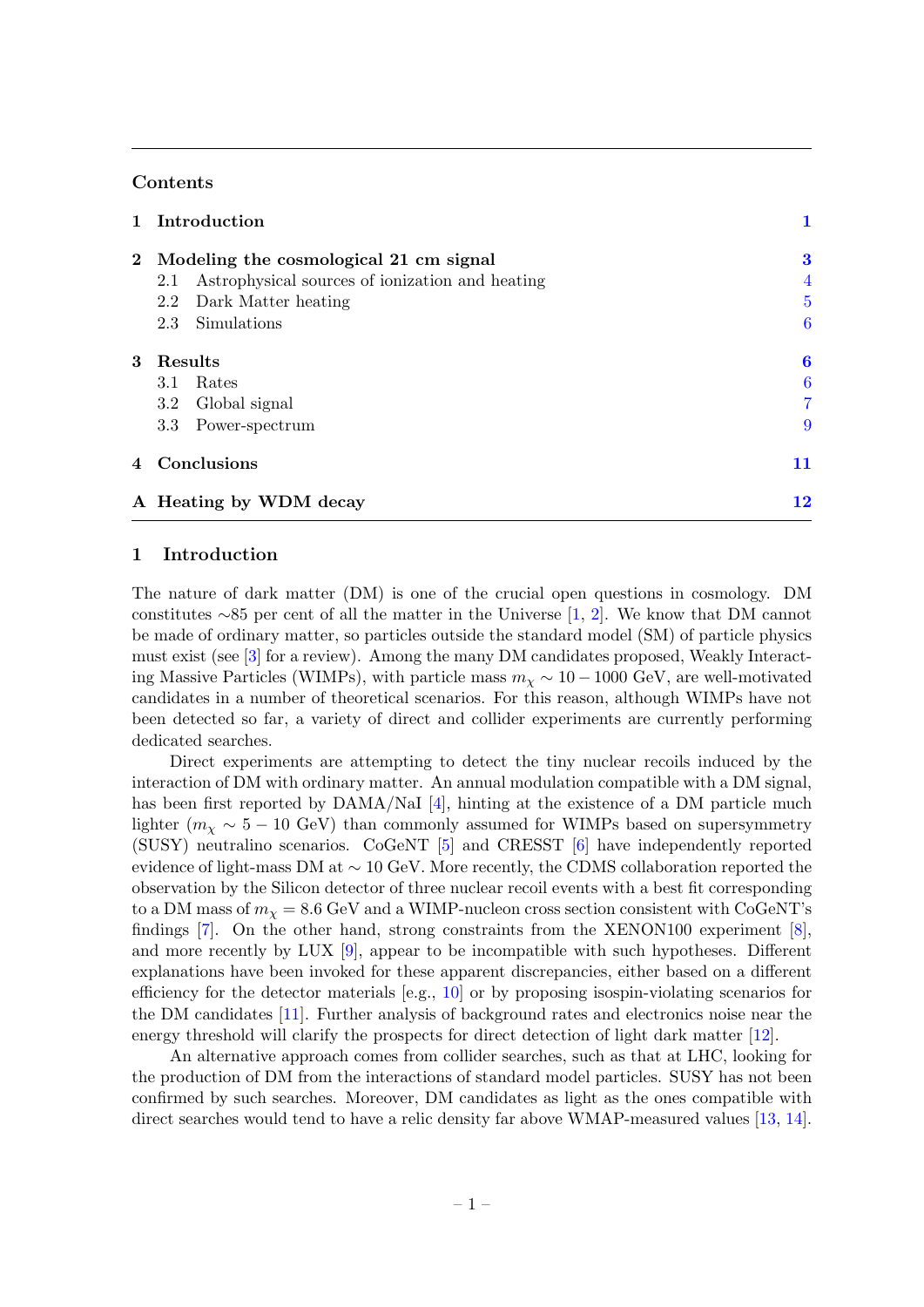Indirect detections offer a third possibility, looking for relic signals due to DM annihilation or decay in the local Universe. The difficulty here lies in distinguishing such DM signals from astrophysical ones. Recently, PAMELA discovered a positron excess in the galactic cosmic ray flux above 10 GeV [\[15\]](#page-14-9). This was later confirmed by Fermi-LAT [\[16\]](#page-14-10) and more recently by AMS-02 on-board the International Space Station [\[17\]](#page-14-11). While this excess may be explained by  $m_{\chi} \sim \text{TeV DM}$  annihilations or decays into electron-positron pairs [\[18\]](#page-14-12), it may also explained by astrophysical sources such as pulsars [\[19\]](#page-14-13) or middle-aged supernova remnants [\[20\]](#page-14-14).

Alternatively, the detection of monochromatic gamma rays from DM will provide a smoking-gun signal that is very difficult to mimic by astrophysical sources [\[21\]](#page-14-15). The tentative discovery of such a signal at ∼ 130 GeV in the Fermi-LAT data in a region-of-interest optimized for particular dark matter distributions towards the Galactic center has spread hopes of a long-awaited clear evidence of a signal [\[22\]](#page-14-16). While the statistical significance of the original detection appeared to exclude a statistical fluctuation, the time evolution of the signal did not follow the expected trend [\[23\]](#page-14-17). Future observations with a Cherenkov telescope (as, e.g., HESS-II) will have the required sensitivity to independently rule out or confirm the line at 130 GeV.

Indirect detections could also come from the distant Universe. On cosmological scales, the redshifted 21 cm line from neutral hydrogen is sensitive to the density, ionization and temperature of the intergalactic medium (IGM; e.g. [\[24\]](#page-15-0)), thus serving as powerful testbed for models of DM annihilations and decays. Ideally, the effects of DM would be studied before the first astrophysical objects formed, during the epoch referred to as the cosmic Dark Ages  $(z ≥ 40)$ . The advantage of the Dark Ages is that they provide a clean probe of DM, without astrophysical complications. Unfortunately, direct observations of the Dark Ages in 21 cm will likely have to wait for moon-based interferometers.

Following the Dark Ages, the first galaxies dramatically amplified the 21 cm signal through their soft UV and X-ray radiation. This epoch is commonly referred to as the Cosmic Dawn. The Cosmic Dawn will be easily detectable with upcoming interferometers such as the Square Kilometre Array  $(SKA)^{1}$  $(SKA)^{1}$  $(SKA)^{1}$  [\[25\]](#page-15-1) and Hydrogen Epoch of Reionization Arrays  $(HERA)^{2}$  $(HERA)^{2}$  $(HERA)^{2}$  [\[26\]](#page-15-2), and possibly even with the Murchison Widefield Array  $(MWA)^{3}$  $(MWA)^{3}$  $(MWA)^{3}$  [\[27\]](#page-15-3) which is currently taking data [\[28\]](#page-15-4). At smaller redshifts, in the reionization epoch ( $z \le 10$ ), an upper limit on the 21 cm power-spectrum was found by the Precision Array for Probing the Epoch of Reionization (PAPER)<sup>[4](#page-2-3)</sup>:  $(52 \text{ mK})^2$  for  $k = 0.11h \text{ Mpc}^{-1}$  at  $z = 7.7$  [\[29\]](#page-15-5), while the Low Frequency Array  $(LOFAR)^5$  $(LOFAR)^5$  has not yet published results.

The Cosmic Dawn presents a great opportunity to search for indirect signatures of DM, before the thermal and ionization state of the IGM became governed entirely by astrophysical sources.

In a previous work [\[30\]](#page-15-6), we found that the heating of the IGM through DM annihilations is qualitatively different from the fiducial scenario in which the IGM is heated by X-ray sources in galaxies. DM heating suppresses the very deep absorption feature of the mean 21 cm brightness temperature,  $\delta \bar{T}_b$ , during the Cosmic Dawn. Furthermore, DM annihilation heating is dominated by halos several orders of magnitude smaller than those hosting galax-

<span id="page-2-0"></span><sup>1</sup> <http://www.skatelescope.org>

<span id="page-2-1"></span> $\frac{2}{\pi}$ <http://reionization.org>

<span id="page-2-2"></span><sup>3</sup> <http://www.MWAtelescope.org/>

<span id="page-2-3"></span> $^4$ <http://eor.berkeley.edu>

<span id="page-2-4"></span> $5$ <http://www.lofar.org>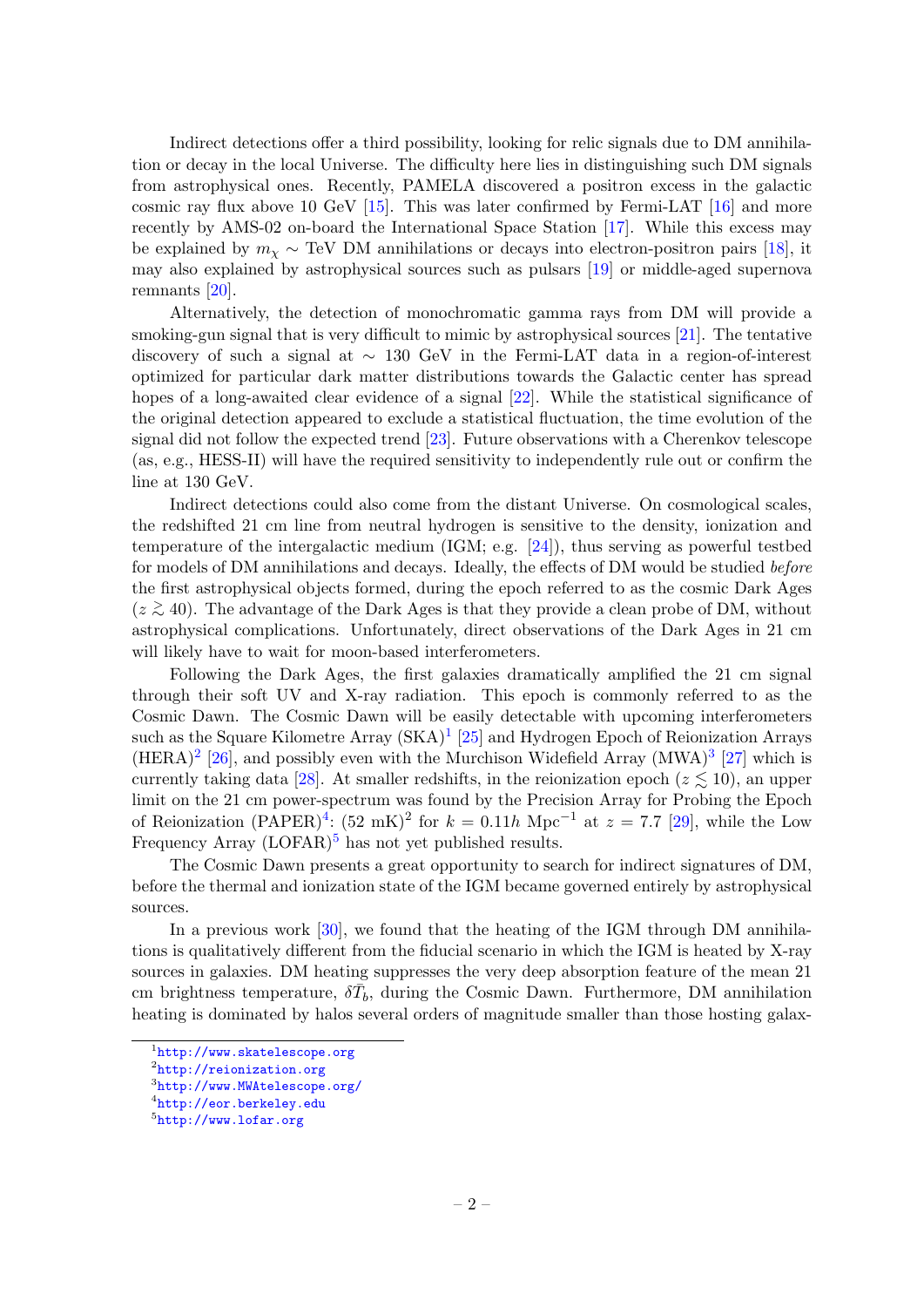ies, whose fractional abundance evolves much slower with redshift. Hence DM heating is characterized by a smaller gradient  $d(\delta \bar{T}_b)/d\nu \sim 4 \text{ mK MHz}^{-1}$  in the range  $\nu \sim 60-80 \text{ MHz}$ . Although these signatures are relatively robust, they could in principle be mimicked by ad-hoc tuning of star-formation prescriptions.

In the present work, we propose another method to discriminate between the gas heating produced by DM annihilation and that associated with astrophysical sources. The method exploits the fact that while DM heating is mainly injected from low-mass, early-forming and uniformly distributed halos, heating from stars is driven by galaxies residing in rare, biased peaks of the density field. While the spatial distribution of heating sources does not significantly impact the global signal, the power spectrum can be dramatically different (e.g.  $[31]$ .

In the following, we show how one of the most popular CDM candidates can influence the 21 cm power-spectrum. Similar results can be obtained for any DM candidate that, via annihilation or decay, has a sizable impact on IGM temperature.

This paper is organized as follows. In  $\S2$  $\S2$  we discuss how we model the cosmological 21 cm signal, including both astrophysical  $(\S 2.1)$  $(\S 2.1)$  and DM  $(\S 2.2)$  $(\S 2.2)$  heating sources. We present our results in §[3,](#page-6-1) focusing on robust, qualitative signatures of DM annihilation in the evolution of the 21 cm power. We conclude in  $\S 4$ . Finally, in [A](#page-12-0)ppendix A we estimate the heating contribution from the decay of popular Warm Dark Matter particles, finding it to be subdominant to astrophysical sources for reasonable scenarios. Unless stated otherwise, we quote all quantities in comoving units. We adopt a cosmology consistent with Planck results [\[2\]](#page-13-1):  $(\Omega_{\Lambda}, \Omega_{M}, \Omega_{b}, n, \sigma_{8}, H_{0}) = (0.68, 0.32, 0.049, 0.96, 0.83, 67 \text{ km s}^{-1} \text{ Mpc}^{-1}).$ 

## <span id="page-3-0"></span>2 Modeling the cosmological 21 cm signal

The 21 cm line is associated with the hyperfine transition between the triplet and the singlet levels of the neutral hydrogen ground state. The ratio between the number densities of hydrogen atoms in the singlet  $(n_0)$  and triplet  $(n_1)$  ground hyperfine levels can be written as  $n_1/n_0 = 3 \exp(-T_x/T_s)$ , where  $T_x = 0.068$  K corresponds to the transition energy, and  $T_s$  is the spin temperature defined by the above expression.

In the presence of the CMB alone,  $T<sub>S</sub>$  reaches thermal equilibrium with CMB temperature  $T_{\gamma} = 2.73 (1+z)$  K on a short time-scale, making the HI undetectable either in emission or absorption. However, collisions and scattering of  $Ly\alpha$  photons (the so-called Wouthuysen-Field process or Ly $\alpha$  pumping) can couple  $T_S$  to the gas kinetic temperature,  $T_K$ , making the neutral hydrogen visible in absorption or emission depending on whether the gas is colder or hotter that the CMB [\[32–](#page-15-8)[34\]](#page-15-9).

The spin temperature can be calculated as:

$$
T_S^{-1} = \frac{T_\gamma^{-1} + x_\alpha T_\alpha^{-1} + x_c T_K^{-1}}{1 + x_\alpha + x_c} \tag{2.1}
$$

where  $T_{\alpha}$  is the color temperature, which is closely coupled to  $T_K$  [\[33\]](#page-15-10), and  $x_{\alpha}$  and  $x_c$  are the coupling coefficients corresponding to  $Ly\alpha$  scattering and collisions respectively.

The observable quantity is the differential brightness temperature between a neutral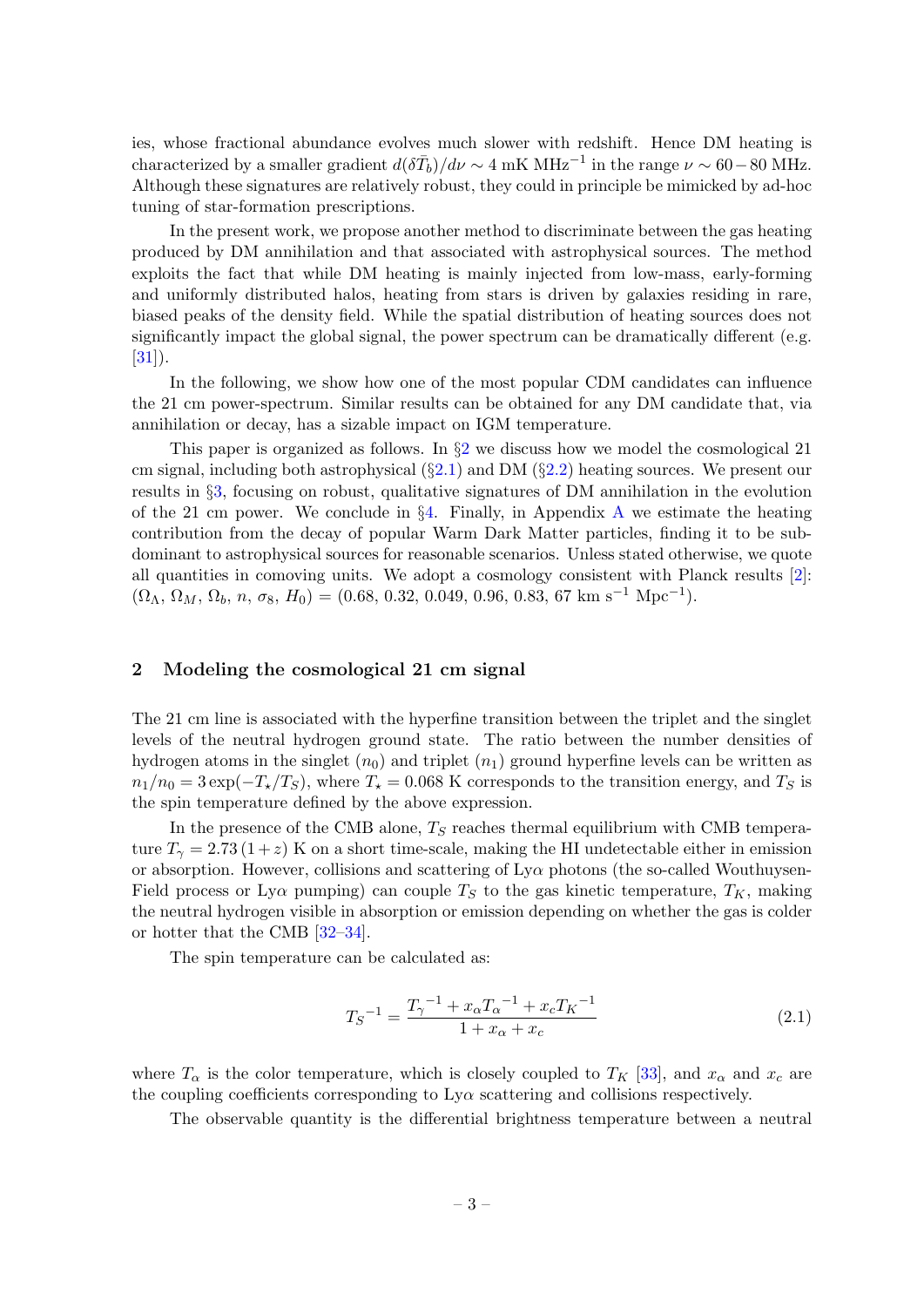hydrogen patch and the CMB:

$$
\delta T_b = \frac{T_S - T_\gamma}{1 + z} \tau =
$$
  
\n
$$
\simeq 27x_{\text{HI}}(1 + \delta_{\text{nl}}) \left(\frac{H}{dv_r/dr + H}\right) \left(1 - \frac{T_\gamma}{T_S}\right) \left(\frac{1 + z}{10} \frac{0.15}{\Omega_M h^2}\right)^{1/2} \left(\frac{\Omega_b h^2}{0.023}\right) \text{ mK} \tag{2.2}
$$

where  $\tau$  is the optical depth of the neutral IGM at  $21(1+z)$  cm,  $\delta_{\rm nl}(x, z) \equiv \rho/\bar{\rho} - 1$  is the density contrast,  $H(z)$  is the Hubble parameter,  $dv_r/dr$  is the comoving gradient of the LOS component of the comoving velocity, and all quantities are evaluated at redshift  $z = \nu_0/\nu - 1$ (where  $\nu_0$  is the 21 cm rest frame frequency).

As seen from the above, the 21 cm signal depends on: (i) the gas density  $n<sub>H</sub>$ , (ii) the kinetic temperature of the gas,  $T_K$ ; (iii) the ionized fraction  $x_e$ ; and (iv) the Ly $\alpha$  background intensity  $J_{\alpha}$  (since  $x_{\alpha} \propto J_{\alpha}$ ; e.g. [\[34\]](#page-15-9)).

The ionization and thermal evolution of the IGM can be computed from:

<span id="page-4-2"></span>
$$
\frac{dx_e}{dz} = \frac{dt}{dz} \left[ \Gamma_{\text{ion}} - \alpha_{\text{B}} C x_e^2 n_b f_{\text{H}} \right] \tag{2.3}
$$

<span id="page-4-1"></span>
$$
\frac{dT_K}{dz} = \frac{2T_K}{1+z} + \frac{2T_K}{3n_b}\frac{dn_b}{dz} - \frac{T_K}{1+x_e}\frac{dx_e}{dz} + \frac{2}{3k_B(1+f_{He}+x_e)}\frac{dt}{dz}\sum_p \epsilon_p ,
$$
 (2.4)

where  $n_b = \bar{n}_{b,0}(1+z)^3(1+\delta_{\rm nl})$  is the total  $(H + He)$  baryon number density,  $\alpha_B$  is the recombination coefficient,  $\Gamma_{\text{ion}}$  is the ionization rate per baryon,  $C = \langle n^2 \rangle / \langle n \rangle^2$  is the clumping factor,  $k_B$  is the Boltzmann constant,  $f_{\text{H(He)}}$  is the hydrogen (helium) fraction by number, and  $\epsilon_p$  is the heating rate per baryon for process p [\[35,](#page-15-11) [36\]](#page-15-12). In Eq. [2.4,](#page-4-1) the first term in the right-hand side corresponds to the Hubble expansion, the second corresponds to adiabatic heating and cooling from structure formation, and the third corresponds to the change in the total number of gas particles due to ionizations.

In absence of DM heating, the ionization rate per baryon is dominated by the astrophysical contribution,  $\Gamma_{\text{ion}} = \Gamma_{\text{ion},*}$ , while the heating is the sum of two terms: Compton heating from CMB photons,  $\epsilon_{\gamma}(z)$ , and heating from astrophysical X-ray sources,  $\epsilon_{\ast}(z)$ .

Finally, the  $Ly\alpha$  background intensity receives contributions from X-ray excitation of H I  $(J_{\alpha,X})$ , and direct stellar emission of photons between Ly $\alpha$  and the Lyman limit  $(J_{\alpha,*})$ :

<span id="page-4-3"></span>
$$
J_{\alpha, \text{tot}} = J_{\alpha, X} + J_{\alpha, *} \tag{2.5}
$$

where the second term is dominant for reasonable models [\[37\]](#page-15-13).

#### <span id="page-4-0"></span>2.1 Astrophysical sources of ionization and heating

We assume that galaxies hosting UV and X-ray sources reside in atomically cooled haloes with virial temperatures  $T_{\rm vir} > 10^4$  K (corresponding to halo masses of  $M_{\rm halo} > 3 \times 10^7$  M<sub> $\odot$ </sub> at  $z \sim 20$ ). We assume a 10% efficiency of conversion of gas into stars [\[38\]](#page-16-0). Ly $\alpha$  emission is dominated by early UV sources, assumed to have a typical PopII stellar spectra [\[39\]](#page-16-1). The same galaxies produce X-ray emission following a power-law with energy index of 1.5 with a lower limit of 300 eV, and an X-ray efficiency corresponding to 0.2 X-ray photons per stellar baryon. In doing this, we assume that the X-ray emission of early galaxies is similar to that observed from local star-forming ones  $[40-42]$  $[40-42]$ . The fraction of photon energy going into ionization, heating and  $Ly\alpha$  emission is computed according to [\[43\]](#page-16-4).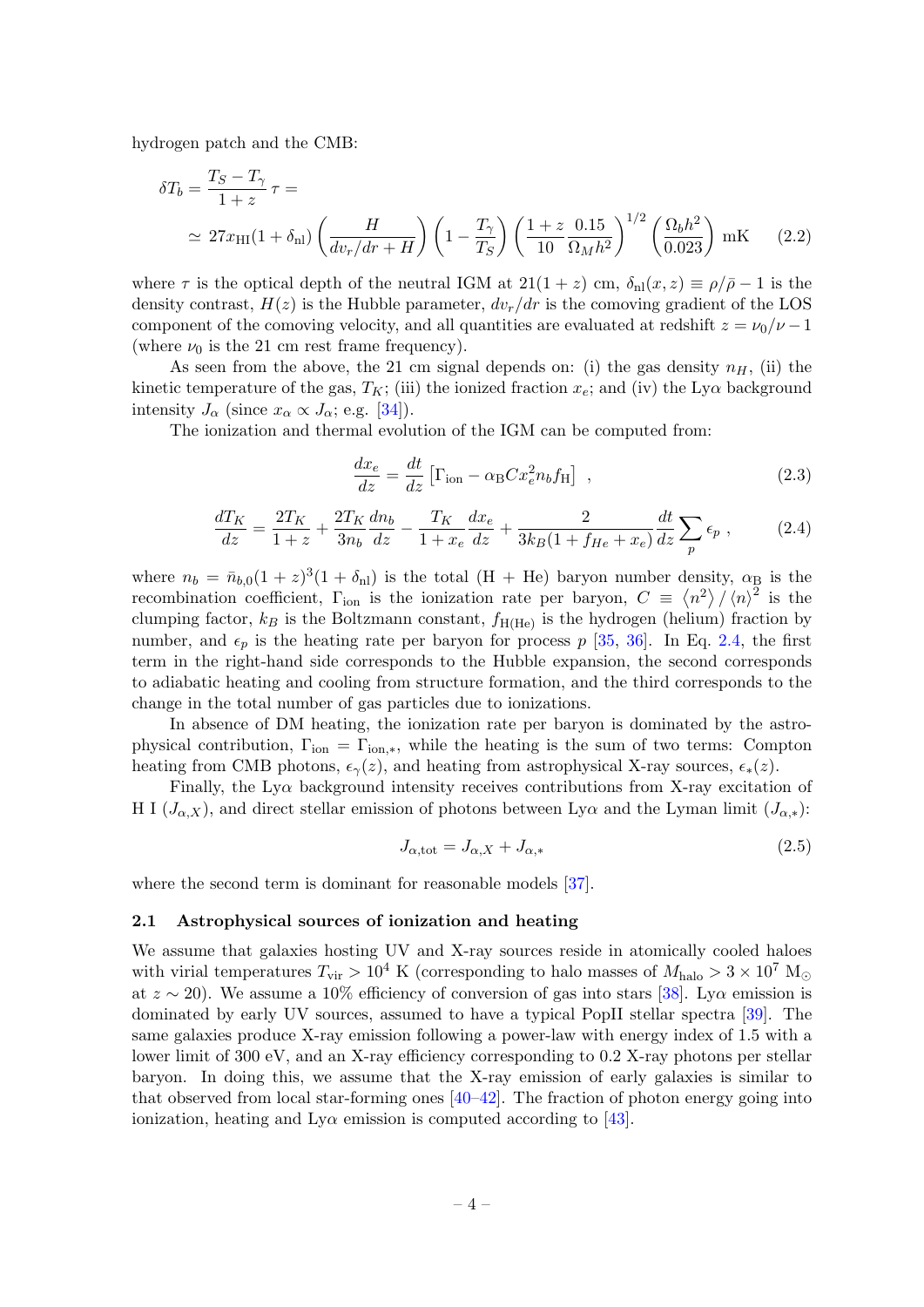There are many uncertainties associated with the astrophysical parameters mentioned above. A full parameter study (e.g., [\[28\]](#page-15-4)) is beyond the scope of this work. Instead, in addition to our *fiducial* model described above, we also present an *extreme* model to illustrate the allowed range of uncertainties (as in [\[30\]](#page-15-6)). In the extreme model, we take  $T_{\text{vir}} > 10^5$  K, assume that galactic X-ray emission is more locally obscured (with only photons with energies > 900 eV escaping the galaxy), and take an X-ray efficiency corresponding to 2000 X-ray photons per stellar baryon. Thus in our extreme model, primordial galaxies, albeit rarer and appearing later, were much more efficient in generating hard X-rays, saturating the unresolved soft X-ray background by  $z \sim 10$  [\[44\]](#page-16-5).

#### <span id="page-5-0"></span>2.2 Dark Matter heating

We now summarize how we include DM annihilations in the IGM evolution equations described in the previous section. For further details, the reader is encouraged to see, e.g., [\[30\]](#page-15-6).

High-energy electrons and positrons injected into the IGM through DM annihilations are quickly cooled down to the ∼keV scale mostly through inverse Compton cooling (see, e.g., [\[45,](#page-16-6) [46\]](#page-16-7)). As discussed above for secondary electrons from X-ray ionizations, once the annihilation-induced shower has reached the keV energy scale it can (i) ionize the IGM; (ii) induce Lyman-excitations, and (iii) heat the plasma.

The energy deposition rate per baryon (in erg/s) for DM annihilation can be expressed as:

<span id="page-5-2"></span>
$$
\mathcal{E}_{\chi} = \frac{1}{n_b} \frac{dE}{dt dV}(z) = (1+z)^3 \frac{\Omega_{\chi}^2}{\Omega_b} \rho_{c,0} [1 + B(z)] m_p c^2 \frac{\langle \sigma v \rangle}{m_{\chi}}, \qquad (2.6)
$$

where  $m_{\chi}$  ( $m_p$ ) is the DM (proton) mass, and  $\langle \sigma v \rangle$  is the annihilation cross section averaged over the velocity distribution. Non-linear, virialized substructures enhance the DM self-annihilation rate (with respect to the large-scale density field), thus significantly increasing the rate of energy deposition at redshifts  $z \lesssim 50$ . Following [\[47\]](#page-16-8) we include non-linear structures through the parameter,  $B(z)$ , describing the average DM density enhancement from collapsed structures. We evaluate  $B(z)$  using the Press-Schechter mass function [\[48\]](#page-16-9) formalism and assuming a NFW [\[49\]](#page-16-10) halo profile. This procedure relies on modeling the halo mass function many orders of magnitude below scales accessible through observations or cosmological simulations. We parameterize this uncertainty through the minimum halo mass,  $M_{\rm h,min}$ . This is usually chosen to be the free-streaming mass,  $M_{\rm fs}$ , which strongly depends on the assumed interaction type and mass of the DM particles. Modeling of the kinetic decoupling of WIMPs in the early Universe showed that the smallest halos to be formed range between  $10^{-9}$  and almost  $10^{-3}$  solar masses [\[50\]](#page-16-11). In order to estimate the associated uncertainty we show results for three values of  $M_{h,min}$  within this range.

We find that  $B(z)$  can be well-fit (at the ~ 1% level for  $z \lesssim 100$ ), with:

<span id="page-5-1"></span>
$$
B(z) = \frac{b_h}{(1+z)^{\delta}} \text{erfc}\left(\frac{1+z}{1+z_h}\right) \tag{2.7}
$$

with 3 free parameters,  $b_h$ ,  $\delta$  and  $z_h$ , whose values are given in Table [1](#page-6-3) for the different values of  $M_{h,min}$  adopted. When the substructure contribution is important, the DM energy deposition is driven by  $\leq M_{\odot}$  halos [\[30\]](#page-15-6). These tiny halos can be treated as uniformly distributed on the large scales (  $\gtrsim 10$  Mpc) of interest here.

Our fiducial CDM candidate is a light WIMP with leptonic  $(\mu^+\mu^-)$  coupling and an annihilation cross-section compatible with thermal production  $\langle \sigma v \rangle = 10^{-26}$  cm<sup>3</sup> s<sup>-1</sup>. Such a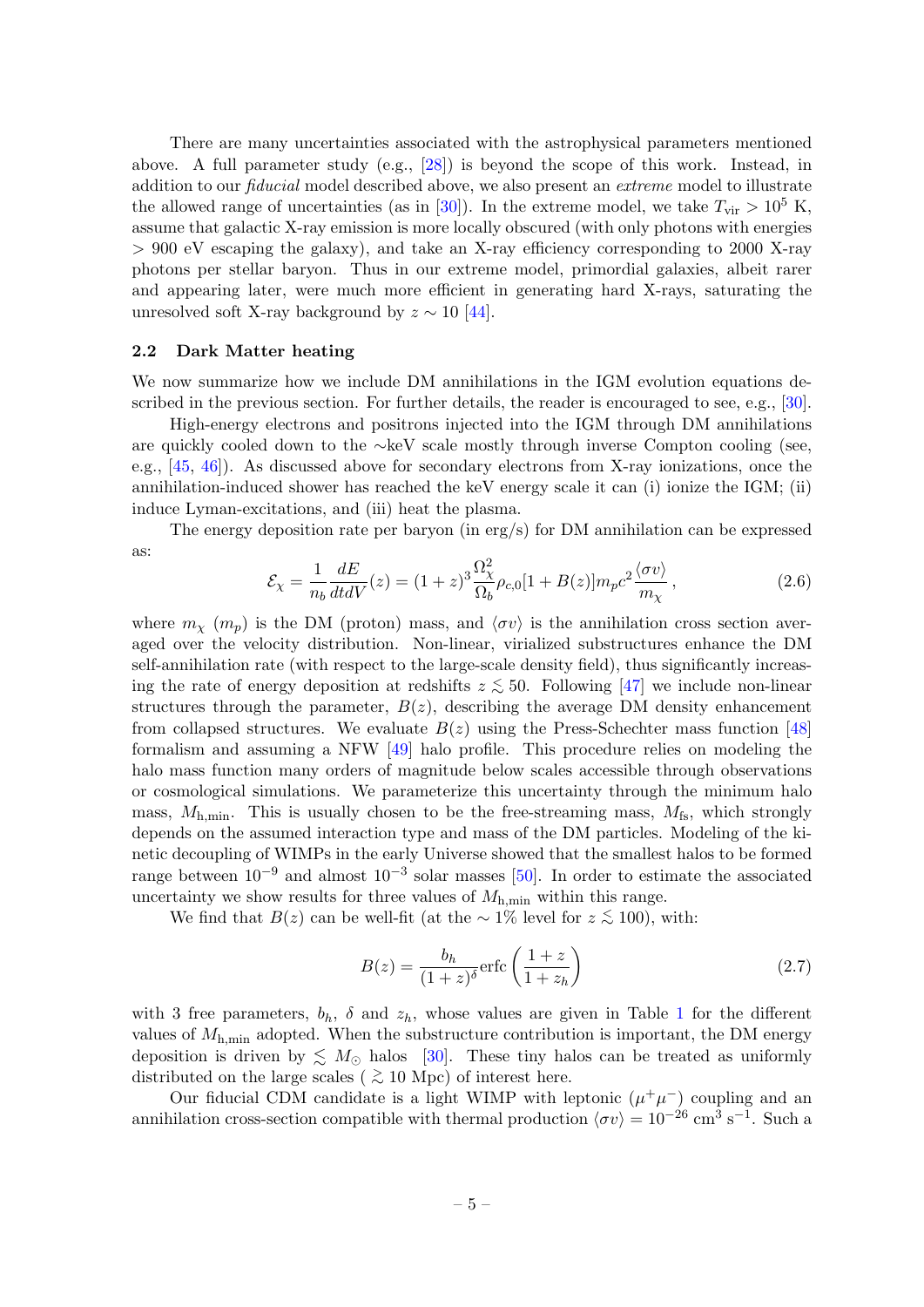model has been invoked to explain a promising signal from the Galactic center and, moreover, it would be in the mass range compatible with recent claims of low-energy signals from DM direct detection if a sub-dominant hadronic component is additionally present [\[51\]](#page-16-12). The most recent constraints on a 10 GeV WIMP cross section, obtained by combining CMB measurements from Planck, WMAP9, ACT, and SPT, and assuming annihilation products of muons (electrons), is  $\langle \sigma v \rangle \lesssim 4.3 \, (1.5) \times 10^{-26} \, \text{cm}^3 \, \text{s}^{-1} \, [52]$  $\langle \sigma v \rangle \lesssim 4.3 \, (1.5) \times 10^{-26} \, \text{cm}^3 \, \text{s}^{-1} \, [52]$ .

| $M_{h,min}$ [M <sub><math>\odot</math></sub> ] |                     | $z_h$ |      |
|------------------------------------------------|---------------------|-------|------|
| $10^{-3}$                                      | $1.6 \times 10^{5}$ | 19.5  | 1.54 |
| $10^{-6}$                                      | $6.0\times10^5$     | 19.0  | 1.52 |
| $10^{-9}$                                      | $2.3 \times 10^{6}$ | 18.6  | 1.48 |

<span id="page-6-3"></span>Table 1. Parameters used to determine the structure boost-factor (see Eq. [2.7\)](#page-5-1).

Armed with eq. [2.6,](#page-5-2) we can express the additional contribution to the IGM evolution equations  $(2.3-2.5)$  from DM annihilations:

$$
\Gamma_{\text{ion},\chi} = \left[\frac{f_{\text{ion},\text{HI}}}{E_{0,\text{HI}}} + \frac{f_{\text{ion},\text{HeI}}}{E_{0,\text{HeI}}}\right] \mathcal{E}_{\chi}
$$
\n(2.8)

$$
\epsilon_{\chi} = f_{\rm h} \mathcal{E}_{\chi} \tag{2.9}
$$

and

$$
J_{\alpha,\chi} = \frac{cn_b(z)}{4\pi h H(z)} f_\alpha \mathcal{E}_\chi
$$
\n(2.10)

where  $E_{0,HI}$  ( $E_{0,HeI}$ ) is the ionization energy of hydrogen (helium),  $\lambda_{\alpha}$  is the Ly $\alpha$  wavelength, and  $f_{\text{ion,HI}}, f_{\text{ion,HeI}}, f_{\text{h}}, f_{\alpha}$  are the energy fractions deposited into hydrogen ionization, helium ionization, heating and  $Ly\alpha$  excitations, respectively. These energy fractions are computed according to [\[46\]](#page-16-7), whose results are consistent within 20% to the analytic calculation taking into account photon redshifting from [\[45\]](#page-16-6).

### <span id="page-6-0"></span>2.3 Simulations

Since we are simulating an interferometric signal, we must model inhomogeneous ionizations and heating, integrating the evolution of cosmic structures and radiation fields along the light cone. For this purpose we use the public code  $21 \text{cm} \text{FAST}^6$  $21 \text{cm} \text{FAST}^6$ , which generates cosmological density, and astrophysical radiation fields. Our simulation boxes are 600 Mpc on a side, with a resolution of  $400^3$ . We modify the code to include the additional (homogeneous) contribution from DM annihilations, as described above. For further details and tests of the code, interested readers are encouraged to see [\[36,](#page-15-12) [53,](#page-16-14) [54\]](#page-16-15).

#### <span id="page-6-1"></span>3 Results

#### <span id="page-6-2"></span>3.1 Rates

Before presenting estimates of the 21 cm signal, we compare the relative contribution of astrophysical sources and DM annihilations to the evolution of the IGM. In the right panel of Figure [1](#page-7-1) we show the heating rates per baryon from DM annihilations, together with

<span id="page-6-4"></span> $<sup>6</sup>$ http://homepage.sns.it/mesinger/Sim.html</sup>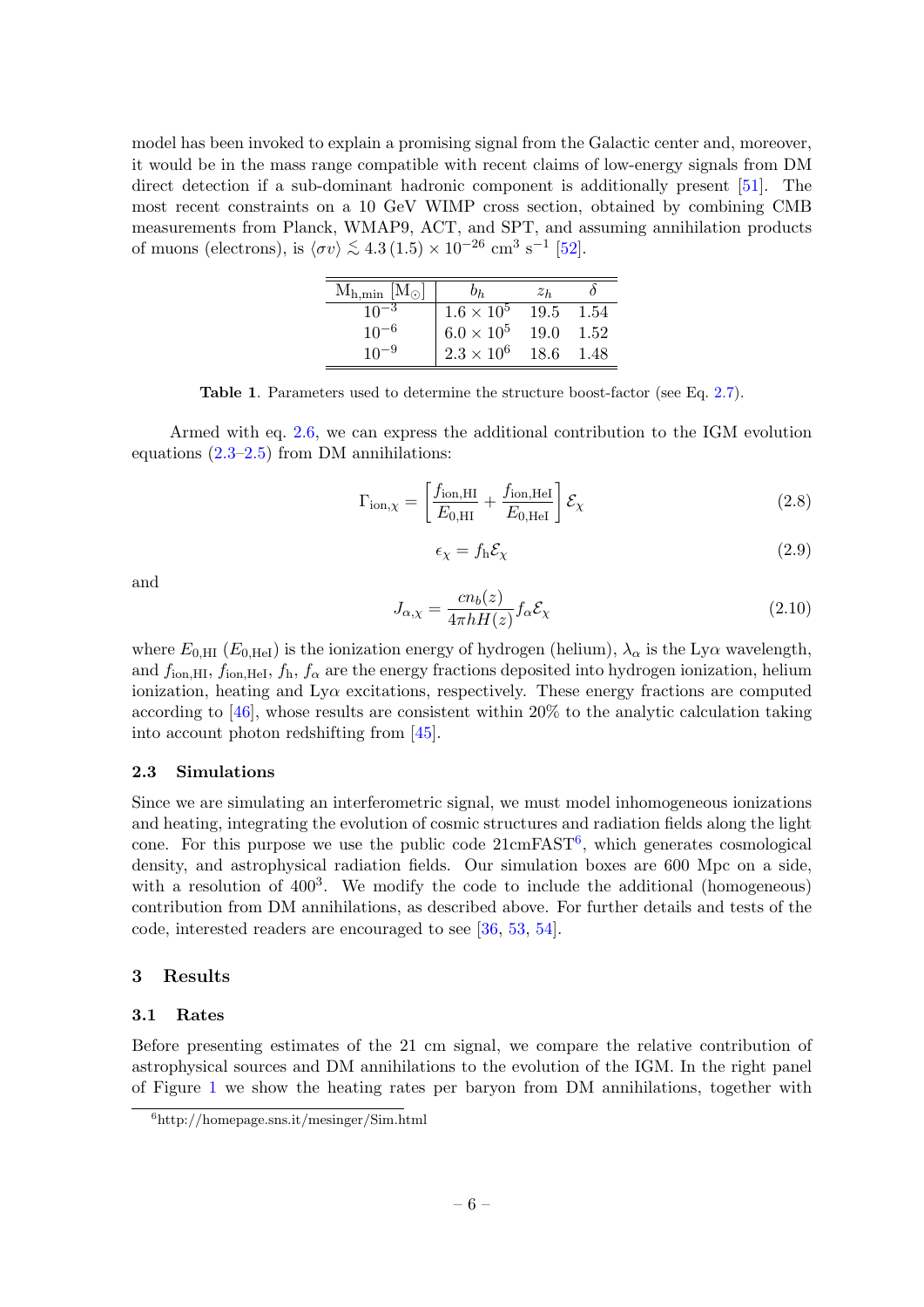

<span id="page-7-1"></span>**Figure 1.** Heating rates (left) and intensity of the Ly- $\alpha$  radiation background (right) produced by CDM annihilations assuming various values of  $M_{\text{h-min}}$ . For comparison, we also show values corresponding to astrophysical sources in the fiducial (black-solid curve) and extreme (gray-solid curve) model, as well as the adiabatic cooling rate (black-dotted curve). The arrows on the top side of the plot indicate the transition between DM and astrophysical sources as dominant heating source (assuming fiducial astrophysics).

astrophysical X-ray heating. As already noticed in [\[30\]](#page-15-6), the heating rate from astrophysical sources of X-rays evolves much steeper with redshift than the DM heating. This is expected since the fractional increase of the collapsed fraction in  $\lesssim 1 \text{ M}_{\odot}$  haloes, which drive the DM heating, is much slower than the fractional increase in the high-end tail of the mass function (i.e. the haloes which host the first galaxies). This translates to a shallower redshift gradient of the mean signal, for models in which DM annihilations dominate the IGM evolution [\[30\]](#page-15-6).

For our three fiducial choices of  $M_{h,min}$ , the heating from fiducial astrophysical sources exceeds that of DM annihilations at  $z < 10$  ( $M_{h,min} = 10^{-9}$ ),  $z < 13$  ( $M_{h,min} = 10^{-6}$ ) and  $z < 17 (M_{h,min} = 10^{-3})$ . In the extreme model, the astrophysical X-ray heating is dominant already at earlier redshifts ( $z \sim 20$ ).

From the right panel of Figure [1,](#page-7-1) we see that the fiducial  $Ly\alpha$  background from astrophysical sources dominates over the DM-induced one up to  $z \stackrel{\scriptstyle <}{\phantom{}_{\sim}} 25-30$  (note that the extreme astrophysical model has a lower soft UV emissivity than the fiducial one). Hence, compared to astrophysical sources, DM annihilations have a larger contribution to heating the IGM than they do to WF coupling. As we see below, this means that DM annihilations are not coupling the 21 cm spin temperature with the gas temperature efficiently, except for the lowest  $M_{\rm h,min}$  model.

#### <span id="page-7-0"></span>3.2 Global signal

Before moving on to the power spectrum, in Figure [2](#page-8-0) we show the evolution of the mean 21 cm brightness temperature, highlighting the relevant epochs. Without DM annihilations (black-solid line), the global 21 cm signal has the following milestones (e.g., [\[24\]](#page-15-0)):

1. At much higher redshifts ( $z \gtrsim 50$ ) than shown in Figure [2,](#page-8-0) the IGM is dense enough that the spin temperature is uniformly coupled to the gas kinetic temperature because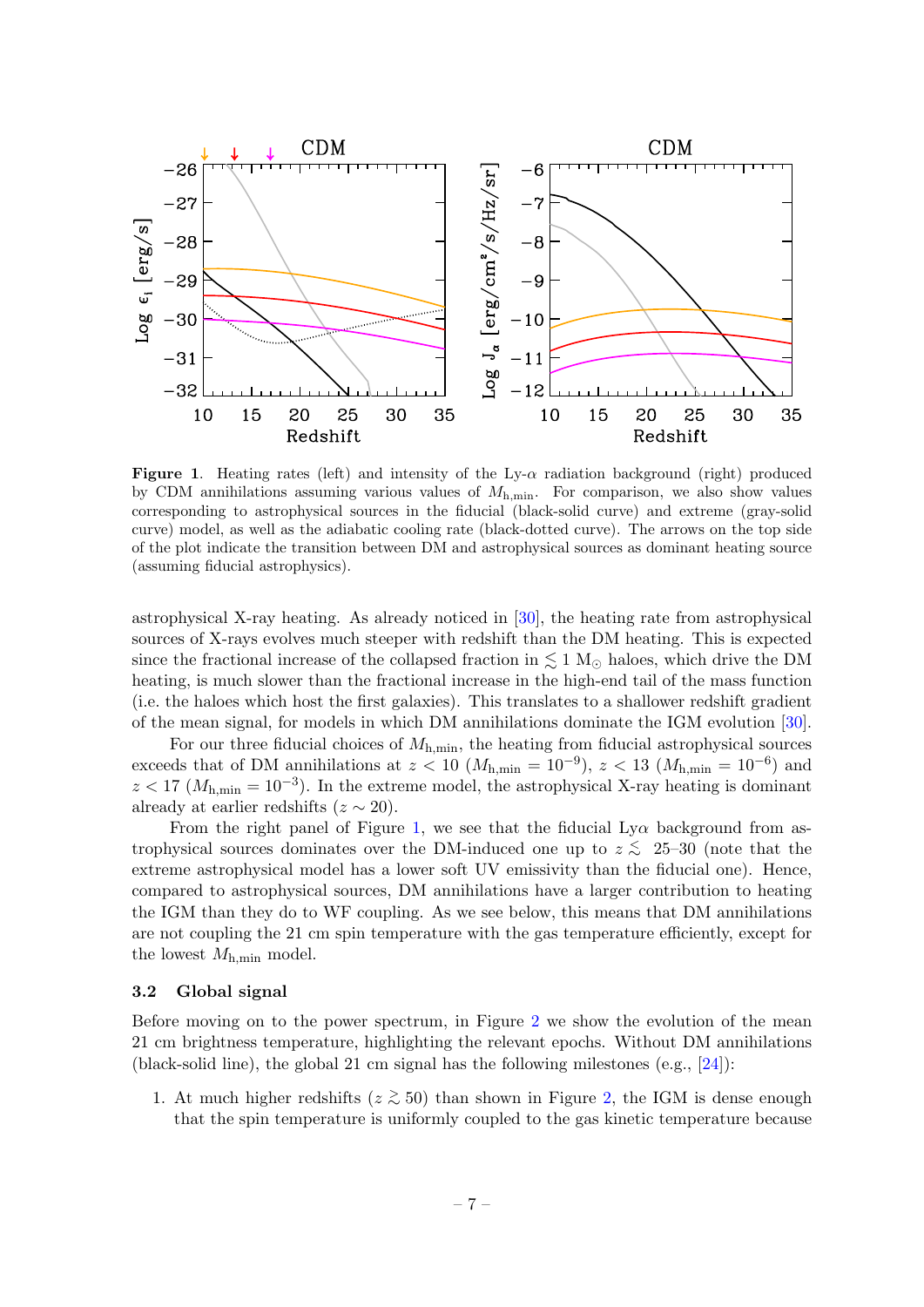

<span id="page-8-0"></span>Figure 2. Redshift evolution of the average 21 cm brightness temperature offset from the CMB. The arrows on the top side of the plot indicate the transition between DM and astrophysical sources as the dominant heating source.

of collisions. Therefore  $T_K = T_S \lesssim T_\gamma$ . The IGM cools adiabatically faster than the CMB, making  $\delta T_b$  negative.

- 2. As the IGM becomes less dense, the spin temperature starts to decouple from the kinetic temperature, and begins to approach the CMB temperature again,  $T_K < T_S \stackrel{\textless}{\sim} T_\gamma$ . As a consequence,  $\delta T_b$  starts rising towards zero. This epoch corresponds to  $z \gtrsim 30$  in Figure [2.](#page-8-0)
- 3. As soon as the first astrophysical sources turn on, their soft UV photons quickly establish a Ly $\alpha$  background, which again couples  $T_S$  to  $T_K$ , through the WF (or Ly $\alpha$ pumping) mechanism. Again,  $\delta T_b$  is negative, potentially reaching its largest absolute value. In Figure [2](#page-8-0) the corresponding absorption feature reaches  $\delta T_b \lesssim -200$  at around  $z \sim 20$ .
- 4. Subsequently, X-rays from galaxies heat the IGM. As the gas temperature surpasses  $T_{\gamma}$ , the 21 cm signal changes from absorption to emission (at around  $z \sim 12$  here).
- 5. Finally, the IGM is reionized, and the signal again approaches zero.

This scenario would change considerably if we allow for DM heating. Firstly, the additional heating at very high redshifts can place  $T_K$  on a higher adiabat already during the collisional decoupling era. This dampens the depth of the absorption trough at  $z \sim 20$ –30. Secondly, if DM annihilations contribute to  $Ly\alpha$  pumping and heating, the signal would show a more gradual evolution during the absorption epoch.

The main result is the damping and smoothing of the absorption feature observed at  $16 < z < 30$  in the fiducial model. In particular, depending on the assumed  $M_{h,min}$ , the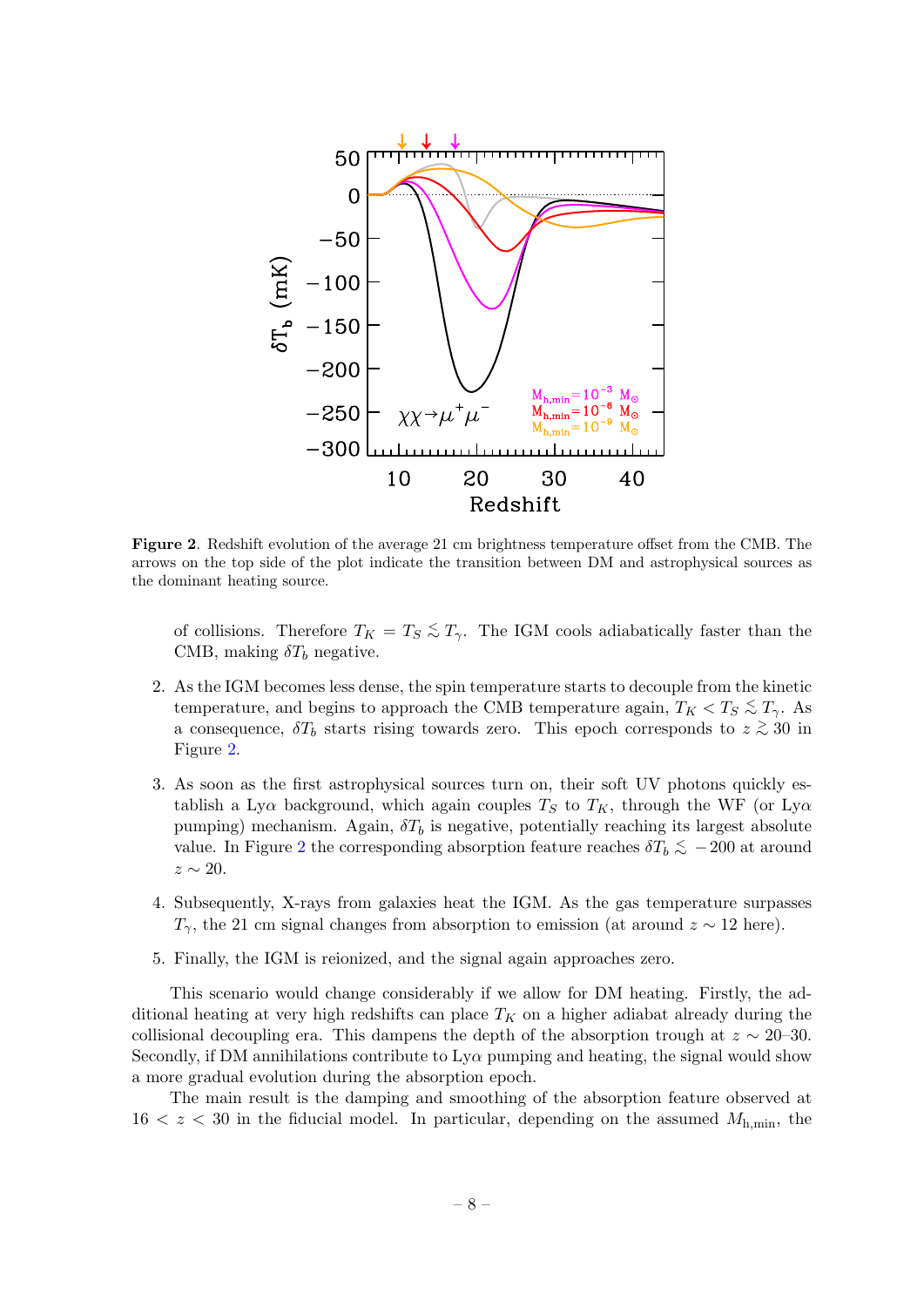

<span id="page-9-1"></span>Figure 3. Evolution of the 21 cm power at  $k = 0.1$  Mpc<sup>-1</sup> for all of the considered DM and astrophysical X-ray models (solid line if the corresponding mean signal is in absorption, dasheddotted line if in emission). The shaded areas correspond to the sensitivity regions calculated in [? ] for the experiments: MWA-128T (yellow), LOFAR (green). SKA (HERA) single beam 1000h sensitivity limit is plotted as a dotted red (blue) line. The arrows on the top side of the plot indicate the transition between DM and astrophysical sources as dominant heating source.

variation in  $\delta T_b$  at the minimum is predicted to be of 110, 190 and 200 mK for  $M_{\rm h,min} = 10^{-3}$ ,  $10^{-6}$  and  $10^{-9}$   $M_{\odot}$  respectively.

However, a similar qualitative trend is also present in the extreme astrophysical model described in Sec. [2.1,](#page-4-0) in which we allow for an enhanced production of hard X-rays. This partial degeneracy makes is difficult to extract a robust signature of DM annihilation heating from the global signal. In the next Section we show that the different spatial distribution of the relevant heating sources allows to discriminate between the two scenarios.

#### <span id="page-9-0"></span>3.3 Power-spectrum

As our main observable, we use the spherically averaged power spectrum:

$$
P_{21} \equiv \frac{k^3}{2\pi^2 V} \delta \bar{T}_b(z)^2 \langle |\delta_{21}(\mathbf{k}, z)|^2 \rangle_k \tag{3.1}
$$

where  $\delta_{21}(\mathbf{x}, z) \equiv \delta T_b(\mathbf{x}, z)/\delta \bar{T}_b - 1$ . Our default power spectrum bin width is  $d \ln k = 0.5$ .

In Figure [3,](#page-9-1) we show the redshift evolution of the  $k = 0.1$  Mpc<sup>-1</sup> mode of the 21 cm power spectra for the same models shown in Figure [2.](#page-8-0) This scale roughly corresponds to the narrow window of k-space accessible to the first generation interferometers (e.g.  $[55, 56]$  $[55, 56]$ ). In order to predict the detectability of the signal, we also show  $1\sigma$  thermal noise corresponding to a 1000h, single-beam, observation with some upcoming and current instruments (taken from [? ]).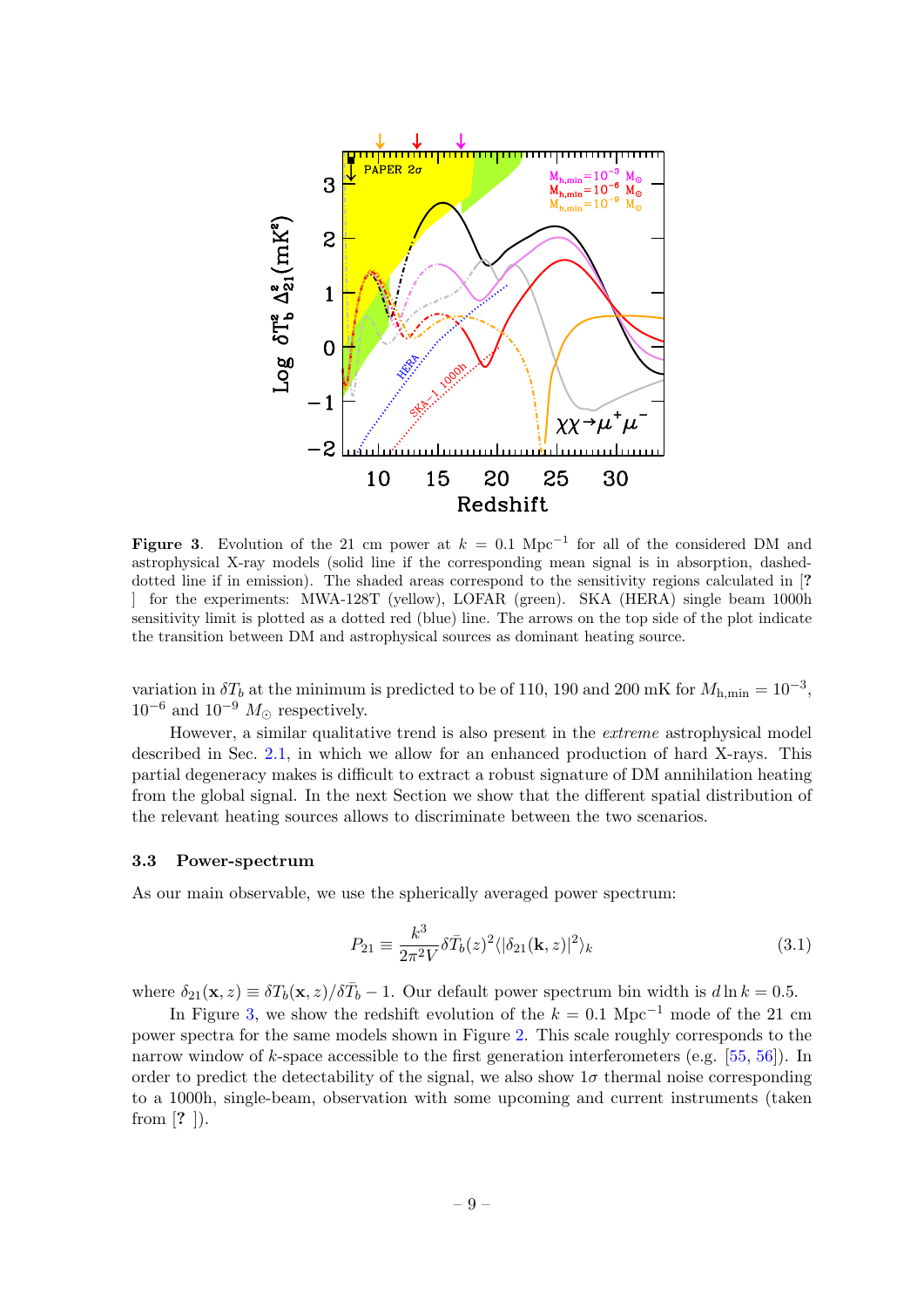

<span id="page-10-0"></span>**Figure 4.** Fraction of the IGM having  $T_\gamma/T_S$  less than the given value. For each model, the CDFs correspond to the redshift at which  $T_S \sim T_\gamma$  (see legend). Regions with  $T_\gamma/T_S < 1$  are visible in emission, while the others are visible in absorption against the CMB.

The redshift evolution of the large-scale 21 cm power is characterized by three peaks, corresponding to (from high to low z): (i) WF coupling (fluctuations in  $J_{\alpha}$ ); (ii) X-ray heating (fluctuations in  $T_K$ ); (iii) reionization (fluctuations in  $x_i$ ). The earlier peaks (especially the X-ray heating one) are larger, sourced by the larger available contrast during the absorption epochs. Increasing the X-ray efficiency mainly shifts the X-ray heating peak to earlier epochs. If X-ray heating occurs early enough, it overlaps with the  $Ly\alpha$  pumping epoch, decreasing the associated peak in power [? ]. Similarly, if galactic sources are characterized by hard ( <sup>&</sup>gt;∼ 1keV) X-rays with long mean free paths, the heating would be much more uniform, again decreasing the associated peak in power [\[37,](#page-15-13) [42\]](#page-16-3).

DM annihilations can impact this picture in several ways. The annihilation products from DM have a larger fractional contribution (compared with astrophysical sources) to the IGM heating rate than the Ly $\alpha$  coupling (see Fig. [1\)](#page-7-1). Hence, the DM imprint is more evident in the middle peak corresponding to the temperature fluctuations during the heating era.

If DM annihilations were indeed important contributors, IGM heating would (i) start early and (ii) be more uniform, as discussed above. These two attributes of DM heating have three, robust, qualitative signatures in the 21 cm power spectrum evolution. Firstly, the early heating raises the IGM temperature to values in excess of those reached through adiabatic cooling. Therefore the contrast between the higher  $T_K$  and  $T_\gamma$  is reduced. Moreover, the uniformity of the DM heating does not source large-scale temperature fluctuations. The resulting temperature contrast during the heating epoch and the associated 21 cm peak in large-scale power amplitude is greatly reduced. In fact, with DM annihilations the heating (middle) peak in the evolution of 21 cm power can be lower than the other two peaks (associated with WF coupling and reionization). This qualitative signature is very difficult to mimic with astrophysics, requiring unrealistically hard X-ray spectra (e.g. [\[42\]](#page-16-3)).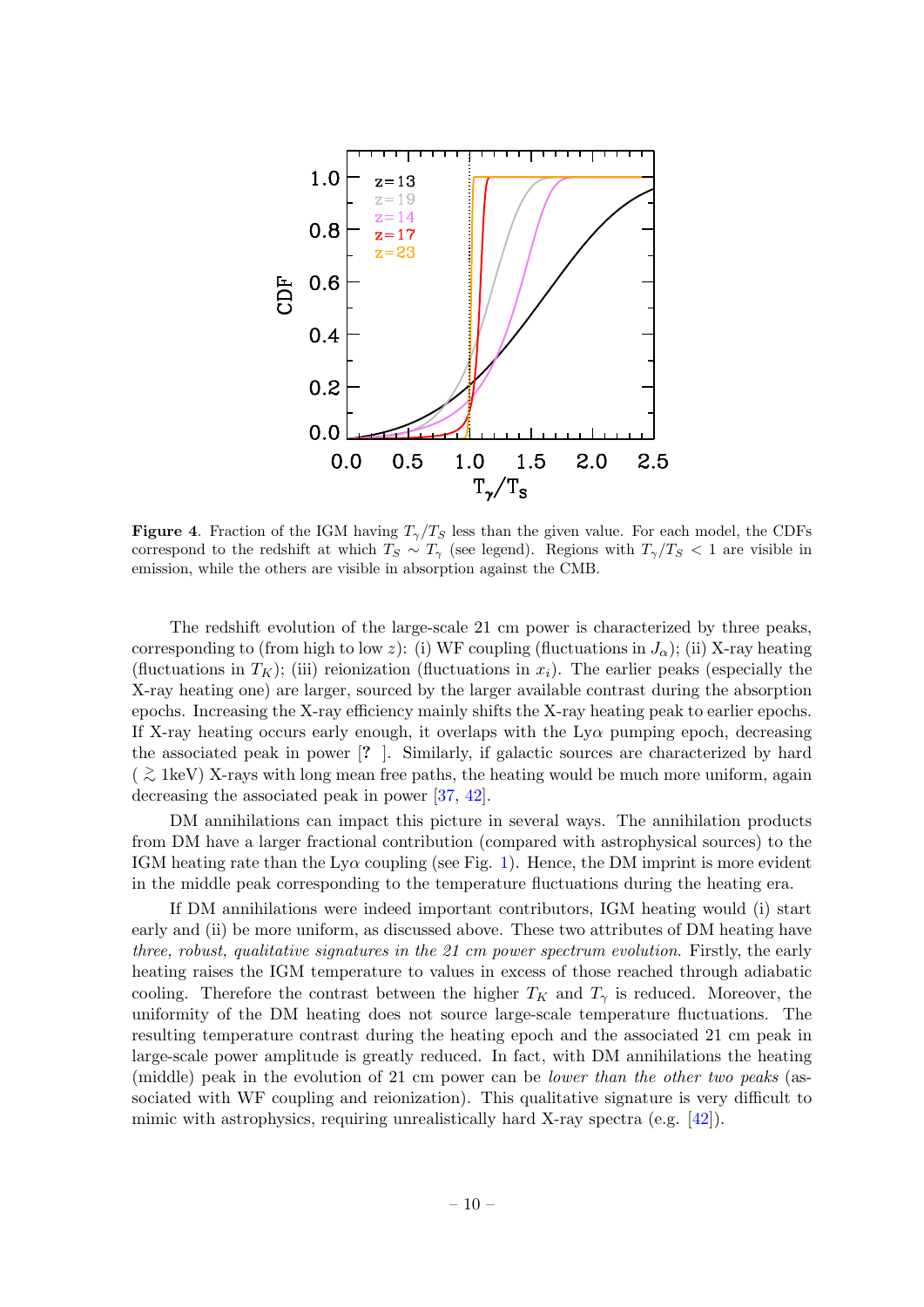Secondly, models in which DM annihilations heat the IGM to temperatures  $T_S > T_{\gamma}$ alone (i.e. without astrophysical sources), result in a dramatic drop in large-scale power between the WF and heating epochs. This is evident in our model with  $M_{h,min} = 10^{-9}$  M<sub>O</sub>. In this model, the IGM is pre-heated by annihilations before the astrophysical sources start to contribute. Because this heating is uniform, there are no associated large-scale temperature fluctuations to dominate the 21 cm power when  $T_S = T_\gamma$  and the mean signal is  $\delta T_b = 0$ (e.g., [\[57\]](#page-17-0)). This is further illustrated in Fig. [4,](#page-10-0) where we plot the cumulative distribution functions (CDFs) of  $T_\gamma/T_S$ , at the redshift when  $T_S \sim T_\gamma$  in each model. Models in which the DM annihilations have a stronger contribution to heating result in smaller spatial fluctuations in the IGM temperature.

The third imprint of DM annihilations on the 21 cm signal is even more unambiguous. Even if uniform heating by DM dominates, patchy heating driven by astrophysical sources will eventually imprint (some) large-scale temperature fluctuations. The middle peak in the 21 cm power evolution is always set by astrophysical sources (note that in Fig. [3](#page-9-1) it always occurs roughly at the same redshift for a given astrophysical model). However, since DM annihilations pre-heat the IGM, the X-ray heating peak occurs when the IGM is already in emission against the CMB. This cannot be mimicked by astrophysics! Without DM heating, the peak in 21 cm power amplitude associated with X-ray heating always occurs when the IGM is in absorption against the CMB, when the temperature distribution is broadest. This signature represents a further motivation for combined all-sky and interferometric observations of the 21 cm signal.

#### <span id="page-11-0"></span>4 Conclusions

We investigate the impact of DM annihilations on the cosmological HI 21 cm signal. As our fiducial DM candidate we take a 10 GeV WIMP annihilating in  $\mu^+\mu^-$  with a thermal cross-section. In this context annihilation in leptons provides the largest signal with respect to other (e.g., hadronic) annihilation channels.

Building on the public 21cmFAST code, we compute the redshift evolution of the largescale  $(k \approx 0.1 \text{ Mpc}^{-1})$  21cm power during the Cosmic Dawn. We find that it is easiest to isolate the imprint of DM annihilations during the epoch when the IGM was heated to temperatures exceeding that of the CMB. The DM annihilation contribution to this heating epoch can easily exceed that of astrophysical X-ray sources.

Astrophysical sources are hosted by highly-biased galaxies, whose clustering imprints large-scale temperature fluctuations. On the other hand, DM annihilations occur relatively uniformly, driven by small-mass, early appearing halos. This means that they uniformly heat the IGM at very high redshifts ( $z \gtrsim 20$ ), providing a temperature floor that damps the subsequent galaxy-driven fluctuations. This results in two robust signatures of DM heating in the redshift evolution of the amplitude of the large-scale 21 cm power:

- the second local maximum (associated with IGM heating) is lower than the other two (corresponding to reionization and  $Ly\alpha$  pumping);
- this local maximum occurs when the 21 cm global signal is in emission with respect to the CMB.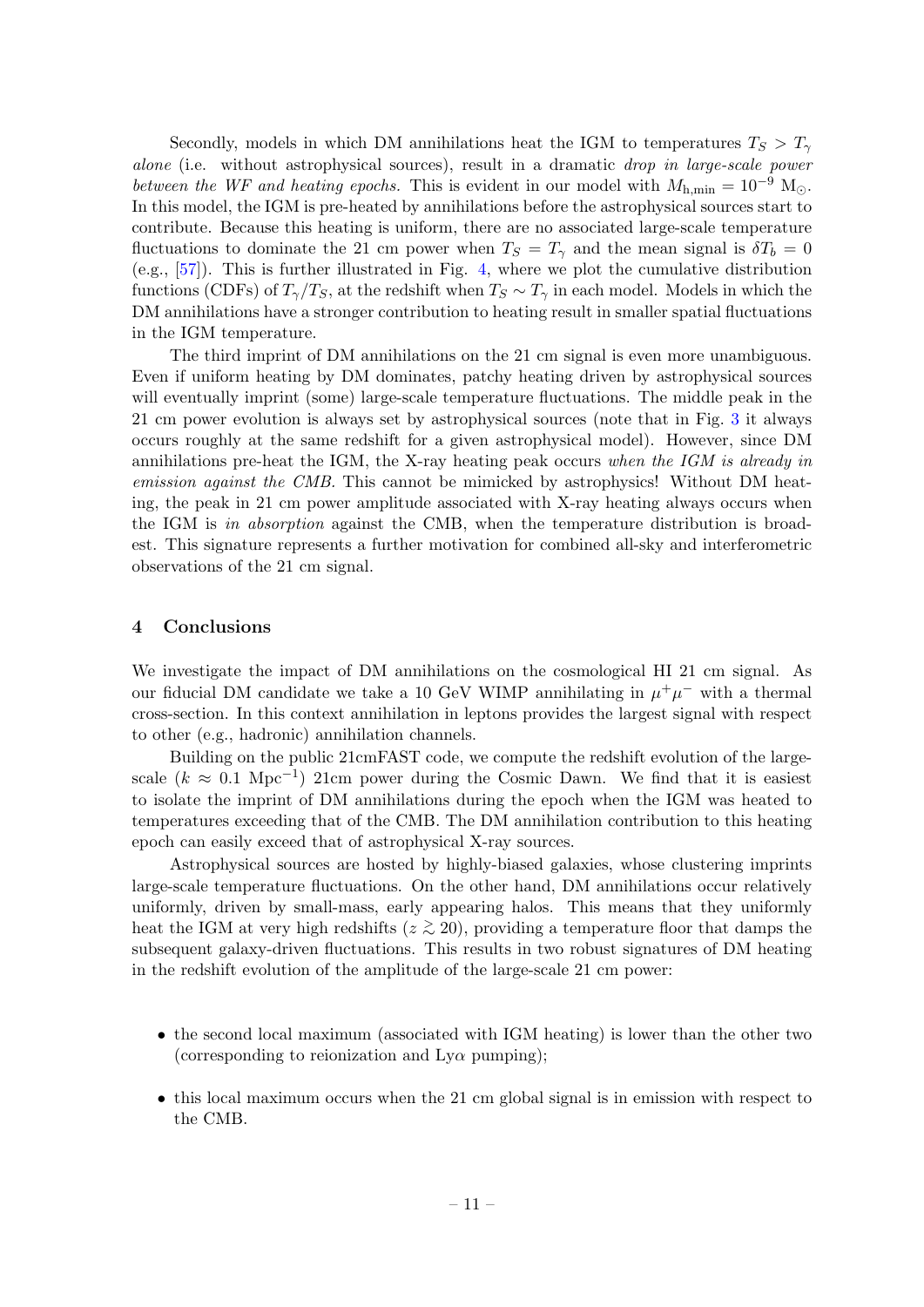While the former of these could be mimicked by astrophysical heating with very hard Xrays (a highly unlikely scenario;  $[42]$ ), the later *cannot be mimicked by astrophysics*. These signatures can easily be detected by second-generation instruments, such as HERA and SKA.

Moreover, models in which DM annihilations dominate IGM heating (e.g. our  $M_{h,min} =$  $10^{-9}$   $M_{\odot}$  model), are also characterized by a dramatic drop in the power spectrum amplitude at the redshifts when  $T_S \sim T_\gamma$ . In such scenarios, the DM annihilations heat the IGM well before the clustering of galactic X-ray sources manages to imprint large-scale temperature fluctuations in the IGM. A null detection in that redshift range by interferometers it will provide exciting evidence of DM annihilation driven pre-heating.

More generally, the same qualitative trends are expected for any exotic model providing a uniform heating with a  $\sim 10^{-30}$  erg/s heating rate at epochs before the first galaxies. This possibility is within a number of the DM supersymmetric candidates proposed in natural extensions of the SM. Furthermore, non-thermal DM production or some other mechanism, such as Sommerfeld enhancement [\[45\]](#page-16-6), can motivate considerably higher annihilation crosssections than the thermal relic value considered here.

### Acknowledgments

C. E. acknowledges a visiting grant from SNS where part of this work has been carried out, and support from the "Helmholtz Alliance for Astroparticle Physics HAP" funded by the Initiative and Networking Fund of the Helmholtz Association.

# <span id="page-12-0"></span>A Heating by WDM decay

Over the last decade, warm dark matter (WDM) has been repeatedly proposed as an alternative to CDM. For a given value of  $m<sub>x</sub>$  and associated degree of freedom  $g<sub>d</sub>$ , DM particles can free-stream over the scale (assuming a relativistic thermal relic)

$$
r_{\rm fs} = 57.2 \,\text{kpc} \left(\frac{\text{keV}}{m_{\chi}}\right) \left(\frac{100}{g_d}\right)^{1/3} \,, \tag{A.1}
$$

thereby suppressing structures on smaller scales, and helping explain observations of local dwarf galaxies.

A popular WDM candidate is the ∼keV sterile neutrino [\[58\]](#page-17-1). Such a particle is predicted to decay into a lighter neutrino and a photon producing a narrow line in the X-ray spectrum at an energy equal to half the mass of the decaying neutrino. The released ∼keV photon quickly deposits its entire energy into the IGM [\[59\]](#page-17-2), at a rate of:

$$
\mathcal{E}_{\chi} = \frac{1}{n_b} \frac{dE}{dt dV}(z) = \frac{\Omega_{\chi}}{\Omega_b} \frac{m_p c^2}{\tau_{\chi}}
$$
(A.2)

where  $\tau_{\chi}$  is the particle life-time and it is dependent on the mass and on the contribution to relic abundance,  $\Omega_s$ , as given by numerical simulations [\[60\]](#page-17-3):

$$
\tau_{\chi}^{-1} = \Gamma(\nu_s \to \gamma \nu_\alpha) \sim 5.9 \times 10^{-30} \left(\frac{\Omega_{\nu_s} h^2}{0.12}\right) \left(\frac{m_\chi}{\text{keV}}\right)^{3.2} \text{s}^{-1} \tag{A.3}
$$

We assume that the sterile neutrino density dominates the observed DM  $(\Omega_{\chi})$  abundance, hence  $\Omega_{\nu_s} = \Omega_{\chi}$ , and that it is a thermal relic. Current measurements place limits of  $m_{\text{wdm}} \gtrsim 1-3$  keV [\[61](#page-17-4)[–65\]](#page-17-5), with various degrees of astrophysical degeneracy.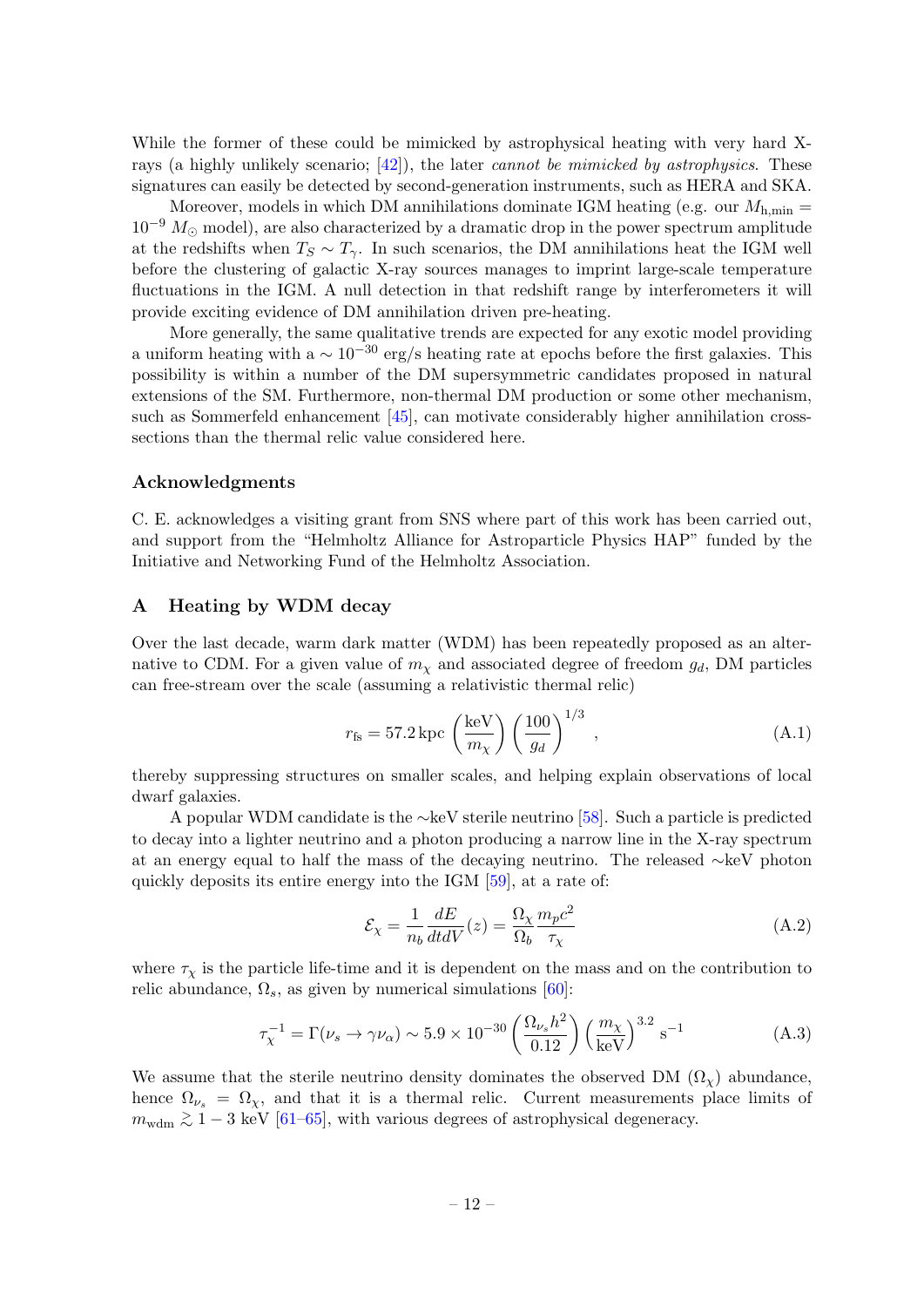

<span id="page-13-5"></span>Figure 5. Heating rates produced by WDM decay and compared with astrophysical heating rates in the fiducial astrophysics model. The adiabatic cooling rate is shown with a dotted curve. Note that also the astrophysical heating rates depend on the particle mass since the abundance of X-ray halos is affected by the power-spectrum suppression induced by WDM free-streaming. Heating through WDM decays is always sub dominant to adiabatic cooling.

We show the associated heating rates in Fig. [5.](#page-13-5) Unlike for CDM annihilations, the WDM decay heating rate is always lower than the adiabatic cooling rate. Hence WDM decays do not have an notable imprint on the 21 cm signal.

Note that in addition to energy injection into the IGM through decays, WDM modifies the 21 cm signal through the associated suppression of halos hosting early galaxies. This imprint could be detectable with upcoming interferometers [\[31\]](#page-15-7).

#### References

- <span id="page-13-0"></span>[1] WMAP Collaboration, E. Komatsu et al., Seven-year Wilkinson Microwave Anisotropy Probe (WMAP) Observations: Cosmological Interpretation, ApJS 192 (Feb., 2011) 18, [[arXiv:1001.4538](http://xxx.lanl.gov/abs/1001.4538)].
- <span id="page-13-1"></span>[2] PLANCK Collaboration, P. A. R. Ade et al., Planck 2013 results. XVI. Cosmological parameters,  $ArXiv$  e-prints (Mar., 2013)  $\sigma$ [arXiv:1303.5076](http://xxx.lanl.gov/abs/1303.5076).
- <span id="page-13-2"></span>[3] G. Bertone, Particle Dark Matter : Observations, Models and Searches. Cambridge University Press, 2010.
- <span id="page-13-3"></span>[4] R. Bernabei, P. Belli, F. Montecchia, W. di Nicolantonio, A. Incicchitti, D. Prosperi, C. Bacci, C. J. Dai, L. K. Ding, H. H. Kuang, and J. M. Ma, Searching for WIMPs by the annual modulation signature, Physics Letters B 424 (Apr., 1998) 195–201.
- <span id="page-13-4"></span>[5] CoGeNT Collaboration, C. E. Aalseth et al., Results from a Search for Light-Mass Dark Matter with a p-Type Point Contact Germanium Detector, Physical Review Letters 106 (Apr., 2011) 131301–+, [[arXiv:1002.4703](http://xxx.lanl.gov/abs/1002.4703)].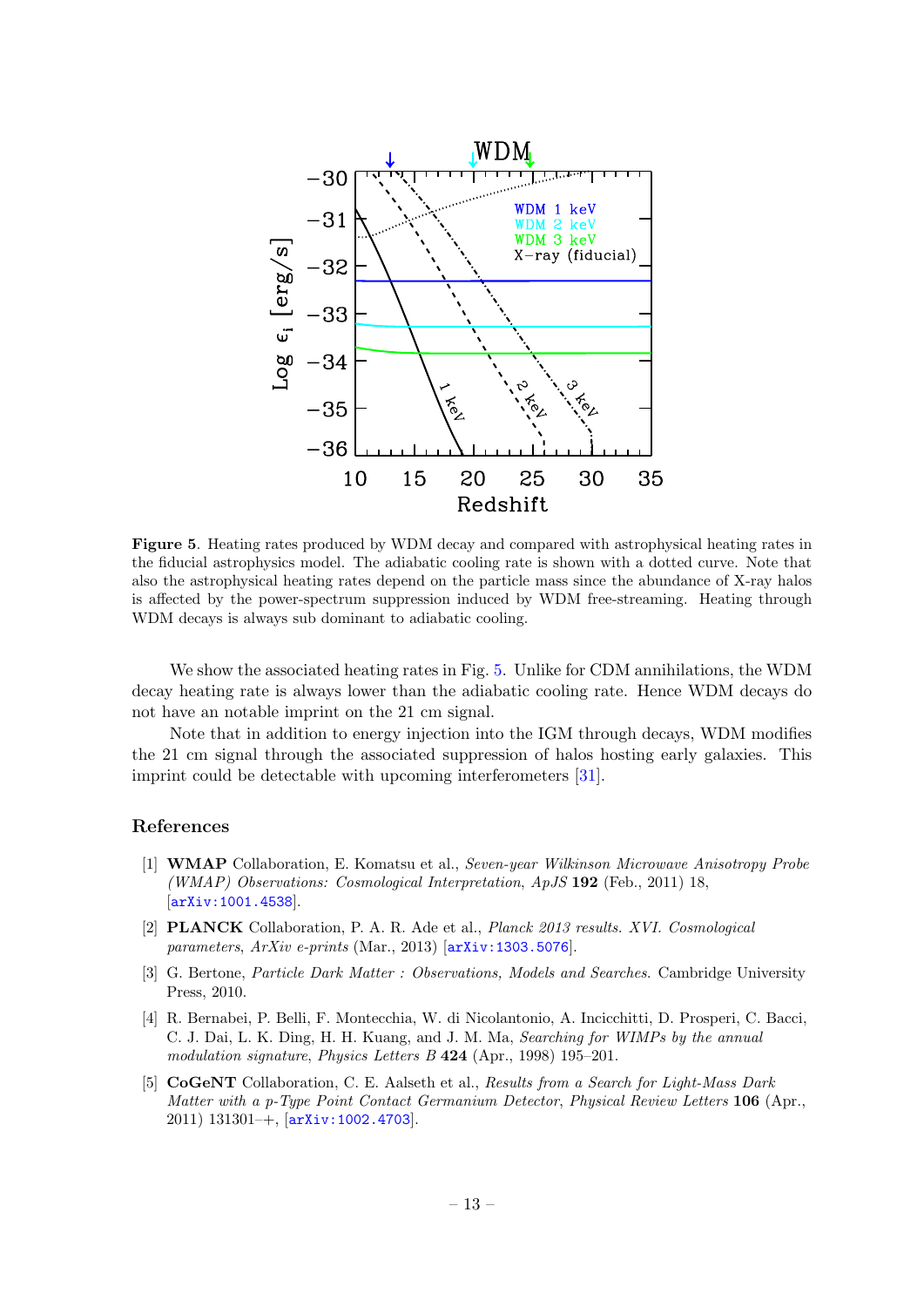- <span id="page-14-0"></span>[6] CRESST-II Collaboration, G. Angloher et al., Results from 730 kg days of the CRESST-II Dark Matter search, European Physical Journal C 72 (Apr., 2012) 1971, [[arXiv:1109.0702](http://xxx.lanl.gov/abs/1109.0702)].
- <span id="page-14-1"></span>[7] CDMS Collaboration, R. Agnese et al., Silicon Detector Dark Matter Results from the Final Exposure of CDMS II,  $ArXiv$  e-prints (Apr., 2013)  $\left[$ [arXiv:1304.4279](http://xxx.lanl.gov/abs/1304.4279).
- <span id="page-14-2"></span>[8] **XENON100** Collaboration, E. Aprile et al., *Dark Matter Results from 225 Live Days of* XENON100 Data, Physical Review Letters 109 (Nov., 2012) 181301, [[arXiv:1207.5988](http://xxx.lanl.gov/abs/1207.5988)].
- <span id="page-14-3"></span>[9] LUX Collaboration, D. S. Akerib et al., First results from the LUX dark matter experiment at the Sanford Underground Research Facility, ArXiv e-prints (Oct., 2013) [[arXiv:1310.8214](http://xxx.lanl.gov/abs/1310.8214)].
- <span id="page-14-4"></span>[10] C. Savage, G. Gelmini, P. Gondolo, and K. Freese,  $XENON10/100$  dark matter constraints in comparison with CoGeNT and DAMA: Examining the  $L_{eff}$  dependence, Phys. Rev. D 83 (Mar., 2011) 055002, [[arXiv:1006.0972](http://xxx.lanl.gov/abs/1006.0972)].
- <span id="page-14-5"></span>[11] J. L. Feng, J. Kumar, D. Marfatia, and D. Sanford, Isospin-violating dark matter, Physics Letters B 703 (Sept., 2011) 124-127, [[arXiv:1102.4331](http://xxx.lanl.gov/abs/1102.4331)].
- <span id="page-14-6"></span>[12] P. Panci, New Directions in Direct Dark Matter Searches, Adv.High Energy Phys. 2014 (2014) 681312, [[arXiv:1402.1507](http://xxx.lanl.gov/abs/1402.1507)].
- <span id="page-14-7"></span>[13] **ATLAS** Collaboration, G. Aad et al., Search for supersymmetry using final states with one **ATLAS** Conaboration, G. Aad et al., *Search for supersymmetry using final states with one* lepton, jets, and missing transverse momentum with the ATLAS detector in  $\sqrt{s} = 7$  TeV pp, Phys.Rev.Lett. 106 (2011) 131802, [[arXiv:1102.2357](http://xxx.lanl.gov/abs/1102.2357)].
- <span id="page-14-8"></span>[14] **CMS** Collaboration, S. Chatrchyan et al., Search for Supersymmetry at the LHC in Events with Jets and Missing Transverse Energy, Phys. Rev. Lett. **107** (2011) 221804, [[arXiv:1109.2352](http://xxx.lanl.gov/abs/1109.2352)].
- <span id="page-14-9"></span>[15] PAMELA Collaboration, O. Adriani et al., An anomalous positron abundance in cosmic rays with energies 1.5-100GeV, Nature 458 (Apr., 2009) 607-609, [[arXiv:0810.4995](http://xxx.lanl.gov/abs/0810.4995)].
- <span id="page-14-10"></span>[16] **Fermi-LAT** Collaboration, A. A. Abdo et al., *Measurement of the Cosmic Ray*  $e^+ + e^-$ Spectrum from 20GeV to 1TeV with the Fermi Large Area Telescope, Physical Review Letters 102 (May, 2009) 181101, [[arXiv:0905.0025](http://xxx.lanl.gov/abs/0905.0025)].
- <span id="page-14-11"></span>[17] AMS-02 Collaboration, M. Aguilar et al., First Result from the Alpha Magnetic Spectrometer on the International Space Station: Precision Measurement of the Positron Fraction in Primary Cosmic Rays of 0.5-350 GeV, Physical Review Letters 110 (Apr., 2013) 141102.
- <span id="page-14-12"></span>[18] I. Cholis and D. Hooper, Dark matter and pulsar origins of the rising cosmic ray positron fraction in light of new data from the AMS, Phys. Rev. D 88 (July, 2013) 023013, [[arXiv:1304.1840](http://xxx.lanl.gov/abs/1304.1840)].
- <span id="page-14-13"></span>[19] G. di Bernardo, C. Evoli, D. Gaggero, D. Grasso, L. Maccione, and M. N. Mazziotta, Implications of the cosmic ray electron spectrum and anisotropy measured with Fermi-LAT, Astroparticle Physics 34 (Feb., 2011) 528–538, [[arXiv:1010.0174](http://xxx.lanl.gov/abs/1010.0174)].
- <span id="page-14-14"></span>[20] D. Gaggero, D. Grasso, L. Maccione, G. Di Bernardo, and C. Evoli, PAMELA positron and electron spectra are reproduced by 3-dimensional cosmic-ray modeling, ArXiv e-prints (Nov., 2013) [[arXiv:1311.5575](http://xxx.lanl.gov/abs/1311.5575)].
- <span id="page-14-15"></span>[21] T. Bringmann and C. Weniger, Gamma ray signals from dark matter: Concepts, status and prospects, Physics of the Dark Universe 1 (Nov., 2012) 194–217, [[arXiv:1208.5481](http://xxx.lanl.gov/abs/1208.5481)].
- <span id="page-14-16"></span>[22] T. Bringmann, X. Huang, A. Ibarra, S. Vogl, and C. Weniger, Fermi LAT search for internal bremsstrahlung signatures from dark matter annihilation, JCAP 7 (July, 2012) 54, [[arXiv:1203.1312](http://xxx.lanl.gov/abs/1203.1312)].
- <span id="page-14-17"></span>[23] Fermi-LAT Collaboration, M. Ackermann et al., Search for Gamma-ray Spectral Lines with the Fermi Large Area Telescope and Dark Matter Implications, Phys.Rev. D88 (2013) 082002, [[arXiv:1305.5597](http://xxx.lanl.gov/abs/1305.5597)].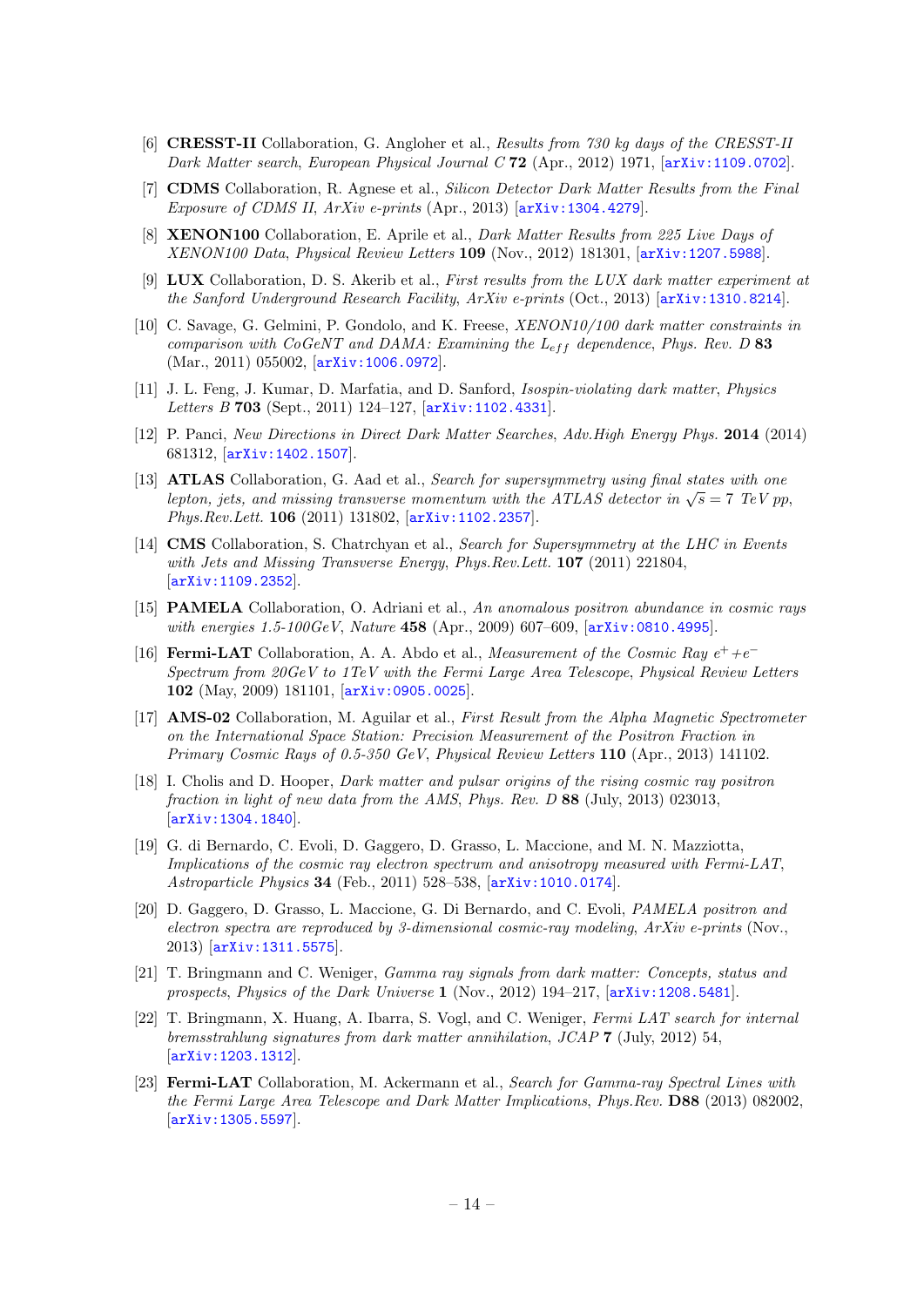- <span id="page-15-0"></span>[24] S. R. Furlanetto, S. P. Oh, and F. H. Briggs, Cosmology at low frequencies: The 21 cm transition and the high-redshift Universe, Phys. Rep. 433 (Oct., 2006) 181-301, [[astro-ph/](http://xxx.lanl.gov/abs/astro-ph/)].
- <span id="page-15-1"></span>[25] G. Mellema, L. V. E. Koopmans, F. A. Abdalla, G. Bernardi, B. Ciardi, S. Daiboo, A. G. de Bruyn, K. K. Datta, H. Falcke, A. Ferrara, I. T. Iliev, F. Iocco, V. Jelić, H. Jensen, R. Joseph, P. Labroupoulos, A. Meiksin, A. Mesinger, A. R. Offringa, V. N. Pandey, J. R. Pritchard, M. G. Santos, D. J. Schwarz, B. Semelin, H. Vedantham, S. Yatawatta, and S. Zaroubi, Reionization and the Cosmic Dawn with the Square Kilometre Array, Experimental Astronomy 36 (Aug., 2013) 235–318, [[arXiv:1210.0197](http://xxx.lanl.gov/abs/1210.0197)].
- <span id="page-15-2"></span>[26] J. C. Pober, A. Liu, J. S. Dillon, J. E. Aguirre, J. D. Bowman, R. F. Bradley, C. L. Carilli, D. R. DeBoer, J. N. Hewitt, D. C. Jacobs, M. McQuinn, M. F. Morales, A. R. Parsons, M. Tegmark, and D. J. Werthimer, What Next-generation 21 cm Power Spectrum Measurements can Teach us About the Epoch of Reionization, ApJ 782 (Feb., 2014) 66, [[arXiv:1310.7031](http://xxx.lanl.gov/abs/1310.7031)].
- <span id="page-15-3"></span>[27] S. J. Tingay, R. Goeke, J. D. Bowman, D. Emrich, S. M. Ord, D. A. Mitchell, M. F. Morales, T. Booler, B. Crosse, R. B. Wayth, C. J. Lonsdale, S. Tremblay, D. Pallot, T. Colegate, A. Wicenec, N. Kudryavtseva, W. Arcus, D. Barnes, G. Bernardi, F. Briggs, S. Burns, J. D. Bunton, R. J. Cappallo, B. E. Corey, A. Deshpande, L. Desouza, B. M. Gaensler, L. J. Greenhill, P. J. Hall, B. J. Hazelton, D. Herne, J. N. Hewitt, M. Johnston-Hollitt, D. L. Kaplan, J. C. Kasper, B. B. Kincaid, R. Koenig, E. Kratzenberg, M. J. Lynch, B. Mckinley, S. R. Mcwhirter, E. Morgan, D. Oberoi, J. Pathikulangara, T. Prabu, R. A. Remillard, A. E. E. Rogers, A. Roshi, J. E. Salah, R. J. Sault, N. Udaya-Shankar, F. Schlagenhaufer, K. S. Srivani, J. Stevens, R. Subrahmanyan, M. Waterson, R. L. Webster, A. R. Whitney, A. Williams, C. L. Williams, and J. S. B. Wyithe, The Murchison Widefield Array: The Square Kilometre Array Precursor at Low Radio Frequencies, Publications of the Astronomical Society of Australia 30 (Jan., 2013) 7, [[arXiv:1206.6945](http://xxx.lanl.gov/abs/1206.6945)].
- <span id="page-15-4"></span>[28] A. Mesinger, A. Ewall-Wice, and J. Hewitt, Reionization and beyond: detecting the peaks of the cosmological 21 cm signal, MNRAS 439 (Apr., 2014) 3262–3274, [[arXiv:1310.0465](http://xxx.lanl.gov/abs/1310.0465)].
- <span id="page-15-5"></span>[29] A. R. Parsons, A. Liu, J. E. Aguirre, Z. S. Ali, R. F. Bradley, C. L. Carilli, D. R. DeBoer, M. R. Dexter, N. E. Gugliucci, D. C. Jacobs, P. Klima, D. H. E. MacMahon, J. R. Manley, D. F. Moore, J. C. Pober, I. I. Stefan, and W. P. Walbrugh, New Limits on 21cm EoR From PAPER-32 Consistent with an X-Ray Heated IGM at  $z=7.7$ , ArXiv e-prints (Apr., 2013) [[arXiv:1304.4991](http://xxx.lanl.gov/abs/1304.4991)].
- <span id="page-15-6"></span>[30] M. Valdes, C. Evoli, A. Mesinger, A. Ferrara, and N. Yoshida, The nature of dark matter from the global high redshift HI 21 cm signal, MNRAS  $2$  (429) 2013,  $\arXiv:1209.2120$  $\arXiv:1209.2120$ .
- <span id="page-15-7"></span>[31] M. Sitwell, A. Mesinger, Y.-Z. Ma, and K. Sigurdson, The Imprint of Warm Dark Matter on the Cosmological 21-cm Signal, ArXiv e-prints (Sept., 2013) [[arXiv:1310.0029](http://xxx.lanl.gov/abs/1310.0029)].
- <span id="page-15-8"></span>[32] S. A. Wouthuysen, On the excitation mechanism of the 21-cm (radio-frequency) interstellar hydrogen emission line.,  $AJ 57 (1952) 31-32$ .
- <span id="page-15-10"></span>[33] G. B. Field, *The Spin Temperature of Intergalactic Neutral Hydrogen., ApJ* 129 (May, 1959) 536.
- <span id="page-15-9"></span>[34] C. M. Hirata, Wouthuysen-Field coupling strength and application to high-redshift 21-cm radiation, MNRAS 367 (Mar., 2006) 259–274, [[astro-ph/](http://xxx.lanl.gov/abs/astro-ph/)].
- <span id="page-15-11"></span>[35] X. Chen and M. Kamionkowski, *Particle decays during the cosmic dark ages, Phys. Rev. D* 70 (Aug., 2004) 043502–+, [[astro-ph/](http://xxx.lanl.gov/abs/astro-ph/)].
- <span id="page-15-12"></span>[36] A. Mesinger, S. Furlanetto, and R. Cen, 21CMFAST: a fast, seminumerical simulation of the high-redshift 21-cm signal, MNRAS 411 (Feb., 2011) 955-972, [[arXiv:1003.3878](http://xxx.lanl.gov/abs/1003.3878)].
- <span id="page-15-13"></span>[37] A. Mesinger, A. Ferrara, and D. S. Spiegel, Signatures of X-rays in the early Universe, MNRAS 431 (May, 2013) 621–637, [[arXiv:1210.7319](http://xxx.lanl.gov/abs/1210.7319)].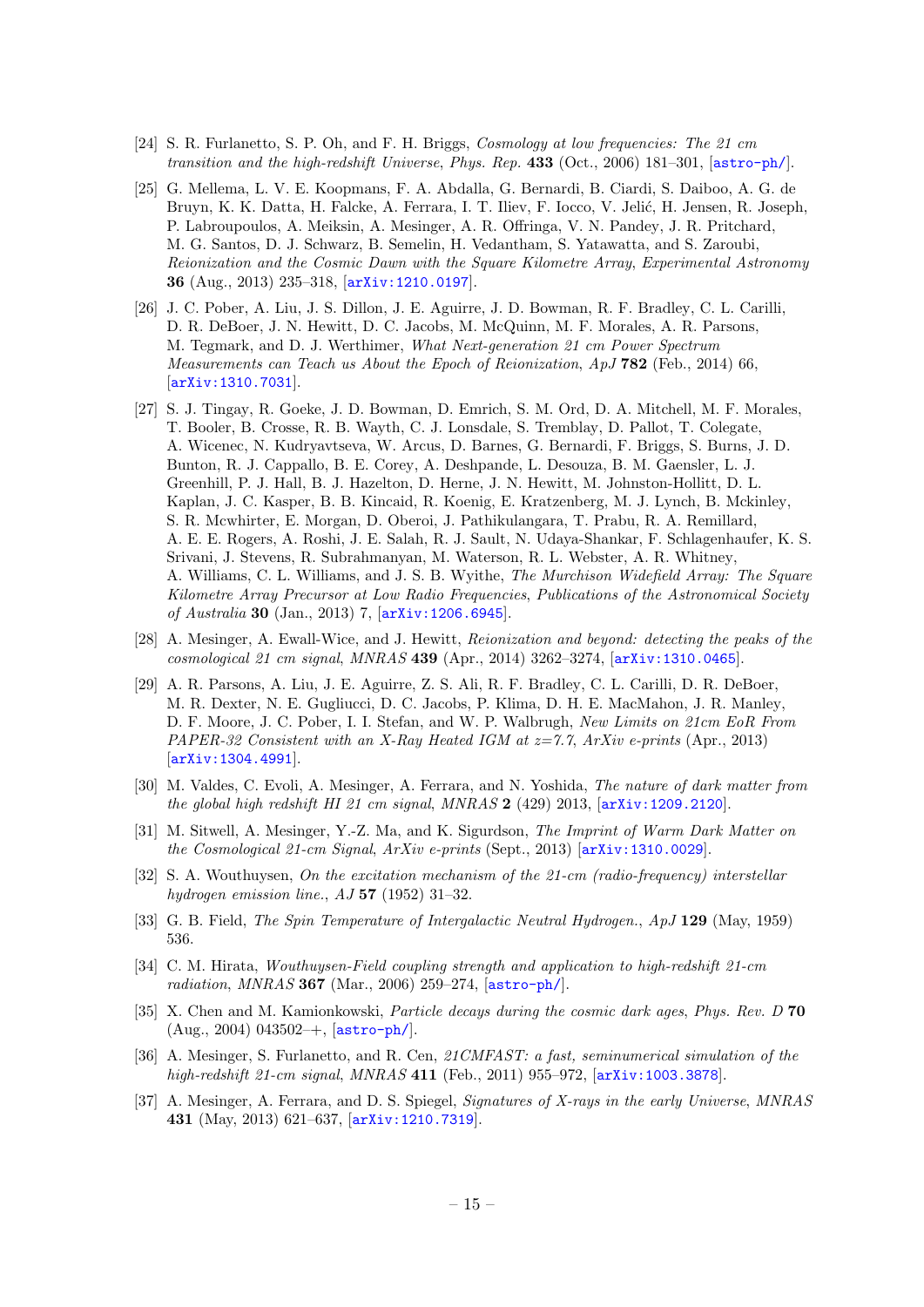- <span id="page-16-0"></span>[38] C. Evoli and A. Ferrara, *Turbulence in the intergalactic medium*, *MNRAS* 413 (June, 2011) 2721–2734, [[arXiv:1101.2449](http://xxx.lanl.gov/abs/1101.2449)].
- <span id="page-16-1"></span>[39] R. Barkana and A. Loeb, Detecting the Earliest Galaxies through Two New Sources of 21 Centimeter Fluctuations,  $ApJ 626$  (June, 2005) 1–11,  $[astro-ph/]$  $[astro-ph/]$  $[astro-ph/]$ .
- <span id="page-16-2"></span>[40] S. Mineo, M. Gilfanov, and R. Sunyaev, X-ray emission from star-forming galaxies - I. High-mass X-ray binaries, MNRAS 419 (Jan., 2012) 2095–2115, [[arXiv:1105.4610](http://xxx.lanl.gov/abs/1105.4610)].
- [41] S. Mineo, M. Gilfanov, and R. Sunyaev, X-ray emission from star-forming galaxies II. Hot interstellarmedium, MNRAS 426 (Nov., 2012) 1870–1883, [[arXiv:1205.3715](http://xxx.lanl.gov/abs/1205.3715)].
- <span id="page-16-3"></span>[42] F. Pacucci, A. Mesinger, S. Mineo, and A. Ferrara, The X-ray spectra of the first galaxies: 21cm signatures,  $ArXiv$  e-prints (Mar., 2014)  $\sigma$ <sup>2</sup> (arXiv: 1403.6125).
- <span id="page-16-4"></span>[43] S. R. Furlanetto and S. J. Stoever, Secondary ionization and heating by fast electrons, MNRAS 404 (June, 2010) 1869–1878, [[arXiv:0910.4410](http://xxx.lanl.gov/abs/0910.4410)].
- <span id="page-16-5"></span>[44] R. C. Hickox and M. Markevitch, Can Chandra Resolve the Remaining Cosmic X-Ray  $Background?, ApJ$  671 (Dec., 2007) 1523-1530,  $[ary:0706.3089]$ .
- <span id="page-16-6"></span>[45] T. R. Slatyer, N. Padmanabhan, and D. P. Finkbeiner, CMB constraints on WIMP annihilation: Energy absorption during the recombination epoch, Phys. Rev.  $D$  80 (Aug., 2009) 043526–+, [[arXiv:0906.1197](http://xxx.lanl.gov/abs/0906.1197)].
- <span id="page-16-7"></span>[46] C. Evoli, M. Valdés, A. Ferrara, and N. Yoshida, *Energy deposition by weakly interacting* massive particles: a comprehensive study, MNRAS 422 (May, 2012) 420–433.
- <span id="page-16-8"></span>[47] M. Cirelli, F. Iocco, and P. Panci, Constraints on Dark Matter annihilations from reionization and heating of the intergalactic gas,  $JCAP$  10 (Oct., 2009) 9–+, [[arXiv:0907.0719](http://xxx.lanl.gov/abs/0907.0719)].
- <span id="page-16-9"></span>[48] W. H. Press and P. Schechter, Formation of Galaxies and Clusters of Galaxies by Self-Similar Gravitational Condensation, ApJ 187 (Feb., 1974) 425–438.
- <span id="page-16-10"></span>[49] J. F. Navarro, C. S. Frenk, and S. D. M. White, The Structure of Cold Dark Matter Halos, ApJ 462 (May, 1996) 563, [[astro-ph/9508025](http://xxx.lanl.gov/abs/astro-ph/9508025)].
- <span id="page-16-11"></span>[50] T. Bringmann, Particle models and the small-scale structure of dark matter, New Journal of Physics 11 (Oct., 2009) 105027, [[arXiv:0903.0189](http://xxx.lanl.gov/abs/0903.0189)].
- <span id="page-16-12"></span>[51] D. Hooper, The empirical case for 10-GeV dark matter, Physics of the Dark Universe 1 (Nov., 2012) 1–23, [[arXiv:1201.1303](http://xxx.lanl.gov/abs/1201.1303)].
- <span id="page-16-13"></span>[52] M. S. Madhavacheril, N. Sehgal, and T. R. Slatyer, Current dark matter annihilation constraints from CMB and low-redshift data, Phys. Rev. D 89 (May, 2014) 103508, [[arXiv:1310.3815](http://xxx.lanl.gov/abs/1310.3815)].
- <span id="page-16-14"></span>[53] A. Mesinger and S. Furlanetto, Efficient Simulations of Early Structure Formation and Reionization, ApJ 669 (Nov., 2007) 663–675, [[arXiv:0704.0946](http://xxx.lanl.gov/abs/0704.0946)].
- <span id="page-16-15"></span>[54] O. Zahn, A. Mesinger, M. McQuinn, H. Trac, R. Cen, and L. E. Hernquist, Comparison of reionization models: radiative transfer simulations and approximate, seminumeric models, MNRAS 414 (June, 2011) 727–738, [[arXiv:1003.3455](http://xxx.lanl.gov/abs/1003.3455)].
- <span id="page-16-16"></span>[55] E. Chapman, F. B. Abdalla, G. Harker, V. Jelić, P. Labropoulos, S. Zaroubi, M. A. Brentjens, A. G. de Bruyn, and L. V. E. Koopmans, Foreground removal using FASTICA: a showcase of LOFAR-EoR, MNRAS 423 (July, 2012) 2518–2532, [[arXiv:1201.2190](http://xxx.lanl.gov/abs/1201.2190)].
- <span id="page-16-17"></span>[56] J. C. Pober, A. R. Parsons, J. E. Aguirre, Z. Ali, R. F. Bradley, C. L. Carilli, D. DeBoer, M. Dexter, N. E. Gugliucci, D. C. Jacobs, P. J. Klima, D. MacMahon, J. Manley, D. F. Moore, I. I. Stefan, and W. P. Walbrugh, Opening the 21 cm Epoch of Reionization Window: Measurements of Foreground Isolation with PAPER, ApJL 768 (May, 2013) L36, [[arXiv:1301.7099](http://xxx.lanl.gov/abs/1301.7099)].